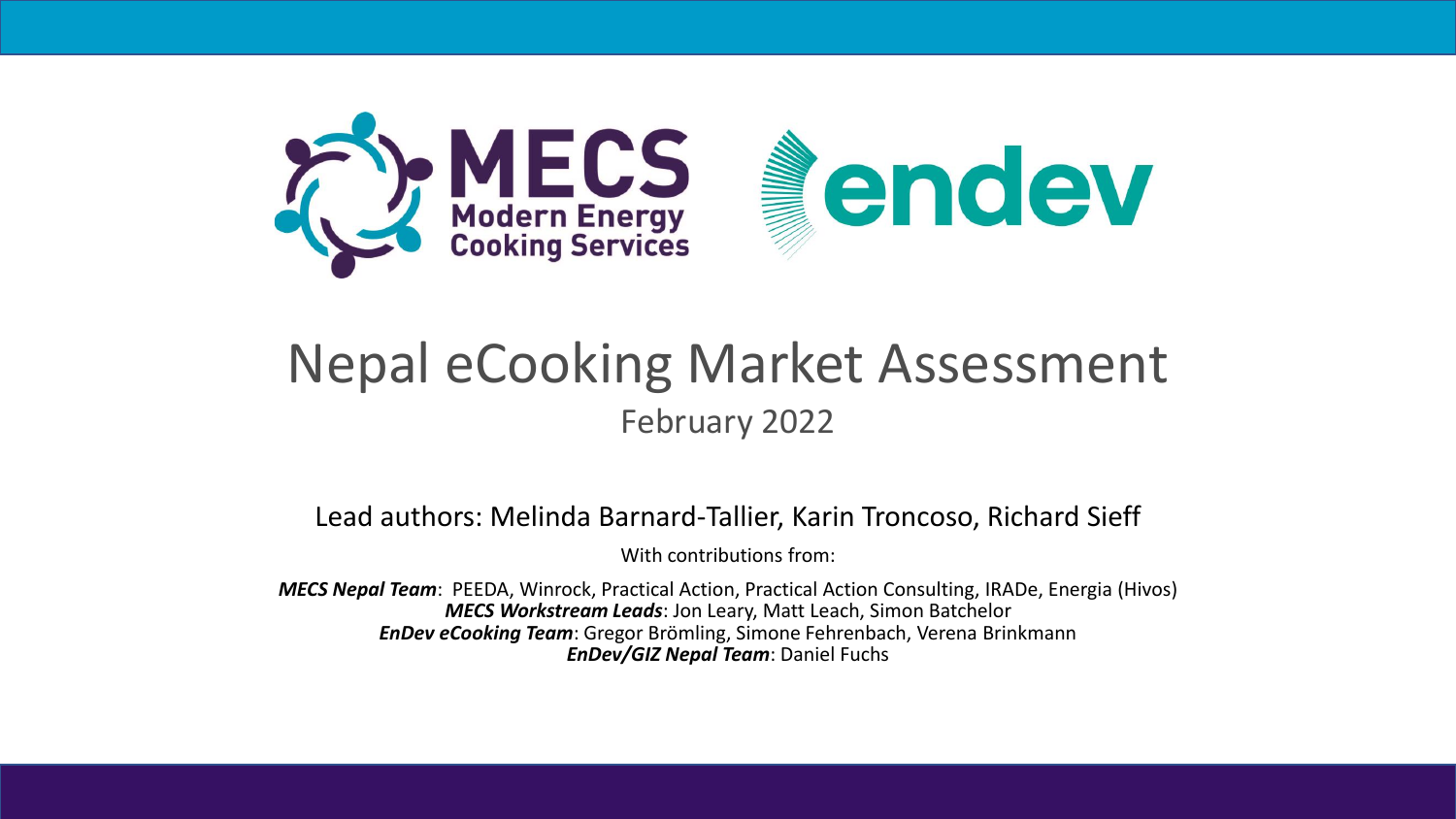### **EnDev/MECS eCooking Market Assessments**

- Part of a series of publications produced jointly by Energising Development (EnDev) and the Modern Energy Cooking Services (MECS) Programme.
- Strategic insight on the current state of electricity access and clean cooking, identifying the key opportunities and challenges to the scale up of eCooking in 8 countries across sub-Saharan Africa and South Asia.



Funded by:



*This material has been funded by UKAid from the UK government; however, the views expressed do not necessarily reflect the UK government's official policies.*

Coordinated and implemented by:





Funded by:



Ministry of Foreign Affairs of the

letherlands Enterprise Ageno



hweizerische Eidgenossenschaf confédération suisse nfederazione Svizzer.

Implemented by:

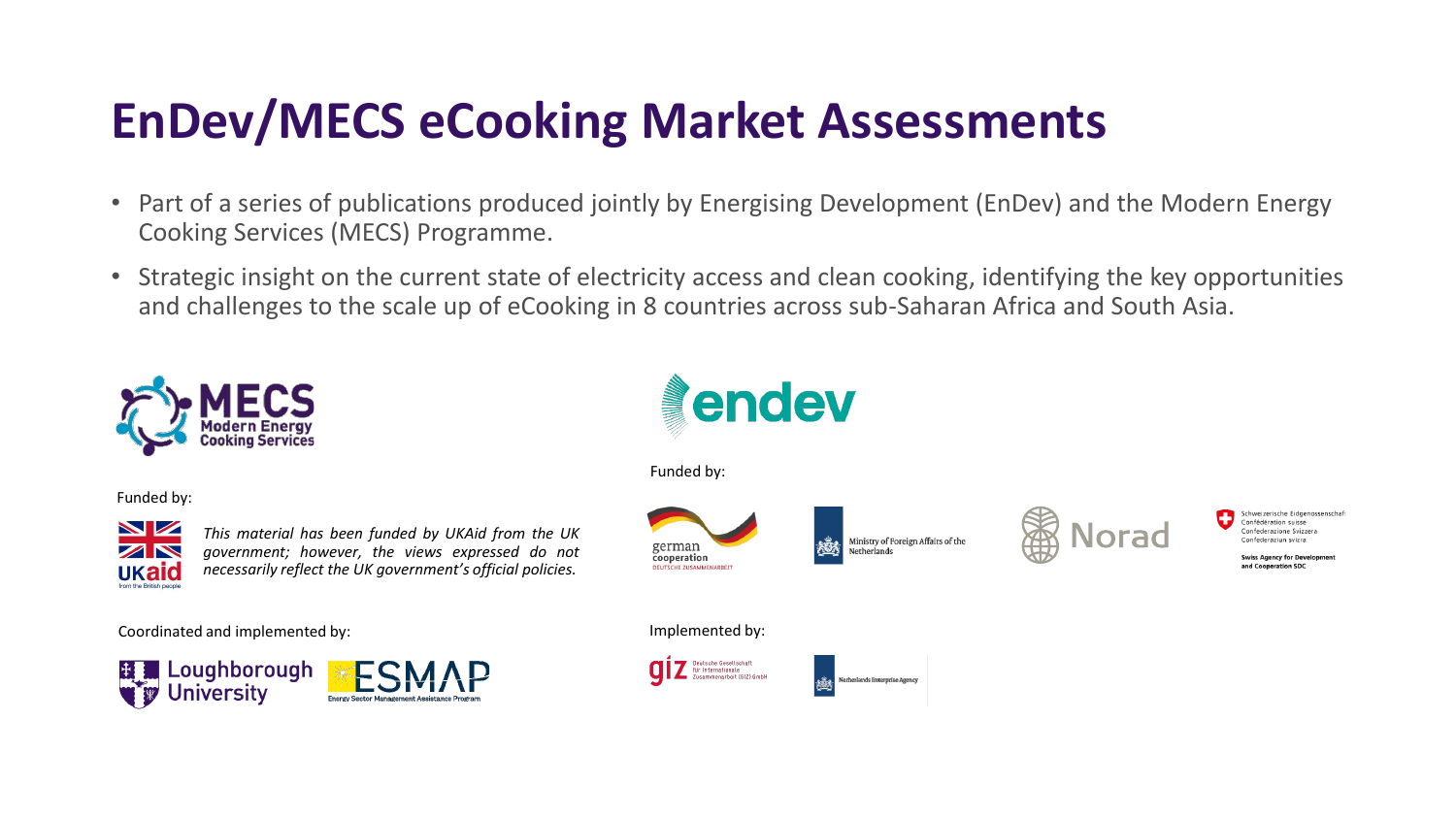

- Summary of the opportunity for eCooking in Nepal
- Clean cooking & electricity access
- Deep dive into:
	- Enabling environment
	- Consumer demand
	- Supply chain
- Recommendations for strategic interventions

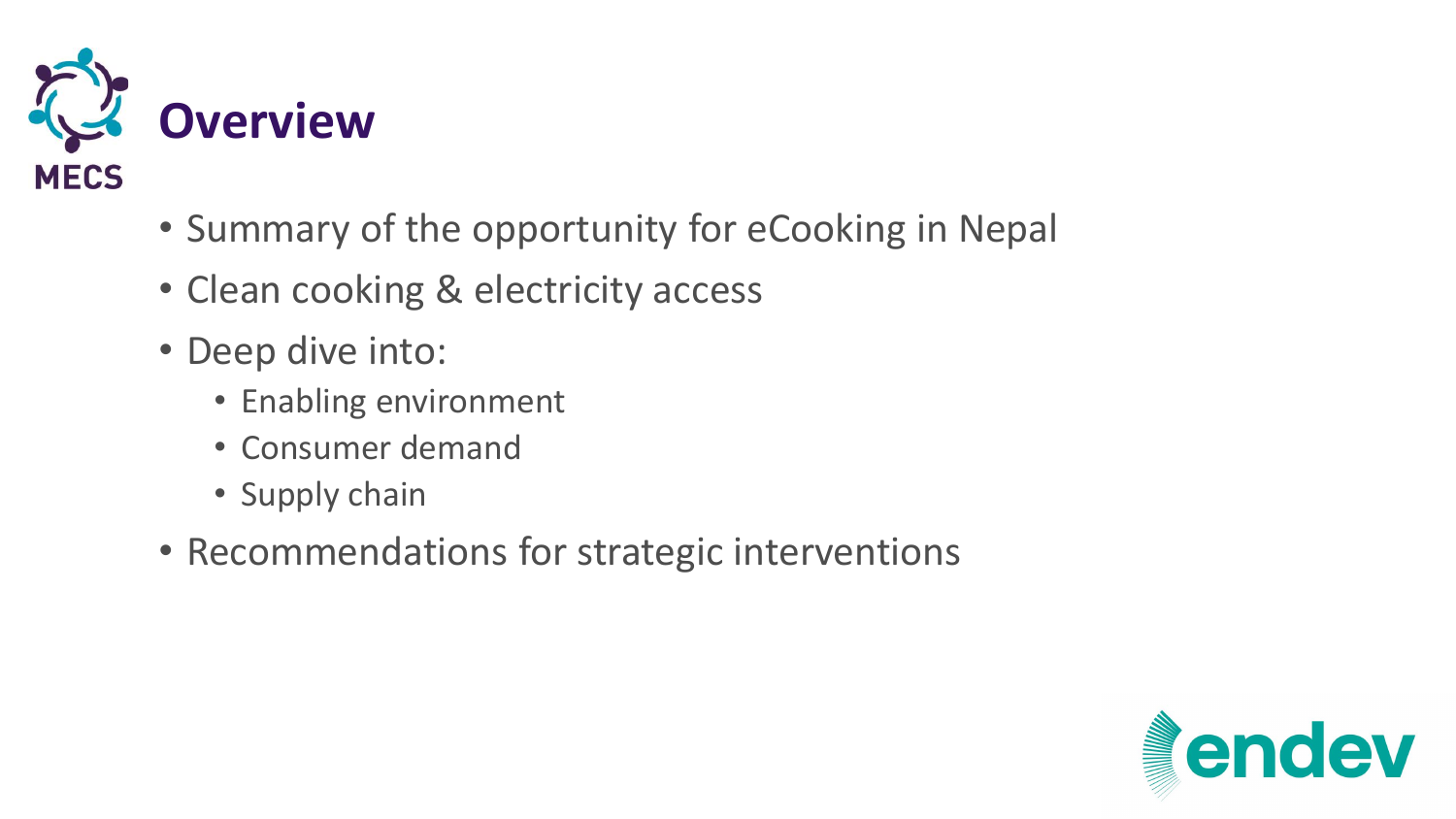#### **Summary**

- The Government of Nepal (GoN) has adopted an **integrated electrification-clean cooking approach** with a 2020 NDC target of 25% of all households using electricity as a primary mode of cooking by 2030 and a dedicated eCooking tariff already deployed.
- The country has made massive strides in its electrification with current access close to **95%** with **71.7%** of households **grid-connected** and **23% off-grid**. The GoN 2018-2028 announced as the Decade of Energy and Hydropower to realize the dream of 'Prosperous Nepal, Happy Nepali' and included in this was the **aim to provide electricity access to every household by 2022**.
- Yet **52.4%** of households rely on **firewood** as their main fuel for cooking (35.4% urban; 65.8% rural). **Currently 0.4% of Nepali households use electricity as their primary cooking fuel.**
- The country's increasing investment in **renewable generation capacity** and expected **surplus capacity** means that **cooking with electricity is a viable option** (and will become increasingly so), particularly for those connected to the grid.
- In 2020/21, the GoN's Alternative Energy Promotion Centre (AEPC) aimed to promote e-cooking in 100,000 households and the Nepal Electricity Authority (NEA) launched a dedicated eCooking tariff.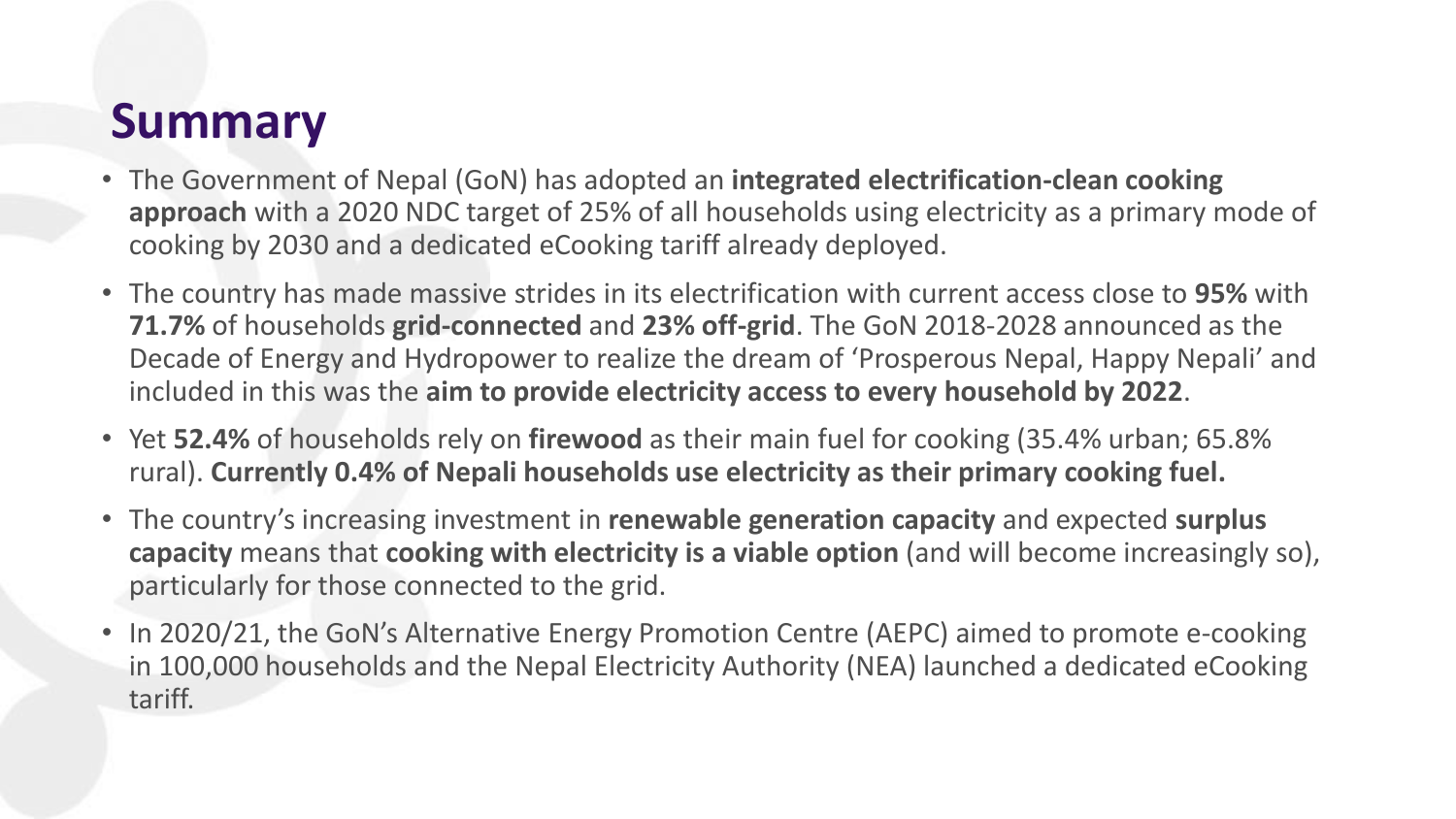#### **The clean cooking challenge**

- Despite near universal access to electricity, quality and reliability of electricity supply remains a key issue.
- Unfortunately, less than 1% of Nepali households primarily cook with electricity.
- Households continue to rely heavily on freely available solid biomass (firewood, cow dung, plant residue) as a cooking fuel.
- Clean energy sources such as LPG and electricity are perceived (by households) to be expensive in comparison to freely available fuelwood or cheaper agricultural residue.
- Issues around the unavailability of after sales services (repair and maintenance) persist.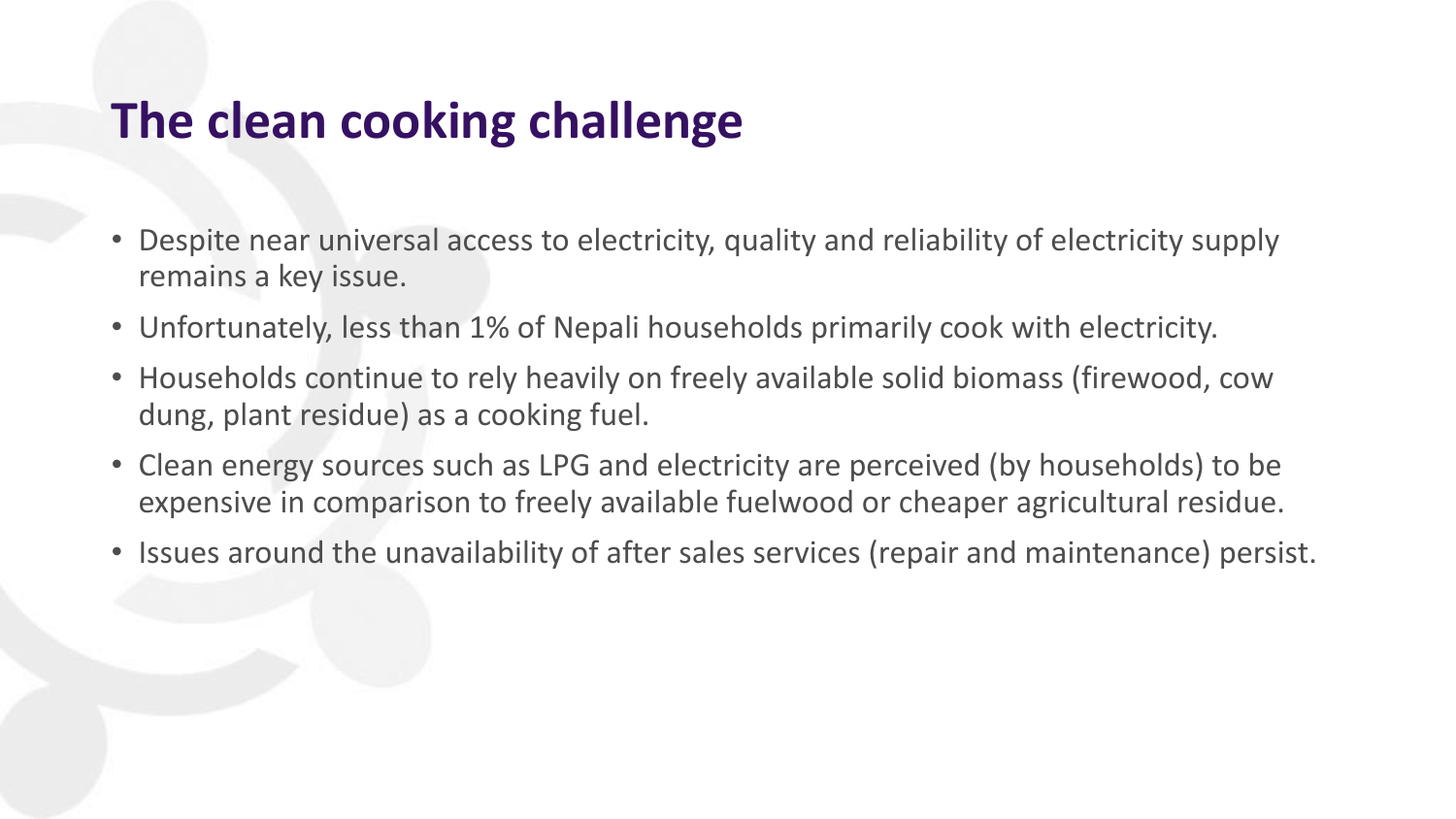### **The opportunity for eCooking**

- The Government of Nepal has a 2020 NDC target of 25% of all households using electricity as a primary mode of cooking by 2030. The main driver of this approach is the interest to switch LPG users to cooking with electricity (33% of hh).
- The GoN MoEWRI "Current Status and the Roadmap for the Future" White Paper made provision for electric cooking to be included in the long-term vision of AEPC activities and the 15<sup>th</sup> Plan Approach paper (2019/20-2023/24) and the Clean Cooking Solution for All (CCS4ALL).
- Recently (October 2021), the Electricity Regulatory Commission has reduced the electricity tariff for households consuming over 150 units with the hope of encouraging the use of electric ovens (and other electric cooking appliances) to increase power consumption and reduce wastage.
- Development of the 15<sup>th</sup> Plan Approach which is a five-year plan has dual aim:
	- (1) smokeless kitchens with suitable electricity tariffs for e-cooking;
	- (2) standards and efficiency of electric cookstoves to be established prior to household dissemination.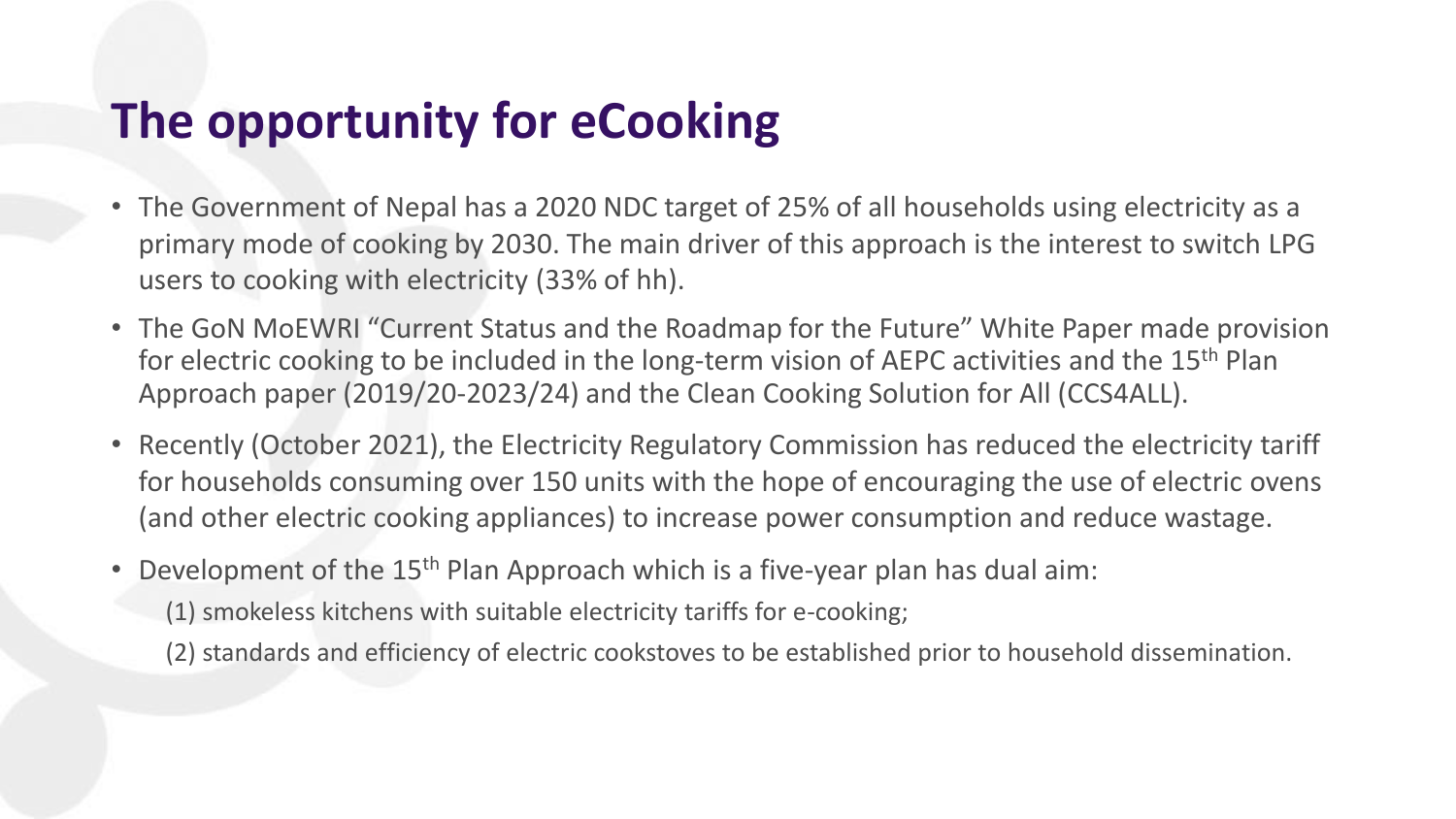#### **Clean cooking and electricity access in Nepal**



Nepal data snapshot from MECS eCooking Global Market [Assessment](https://mecs.org.uk/gma/)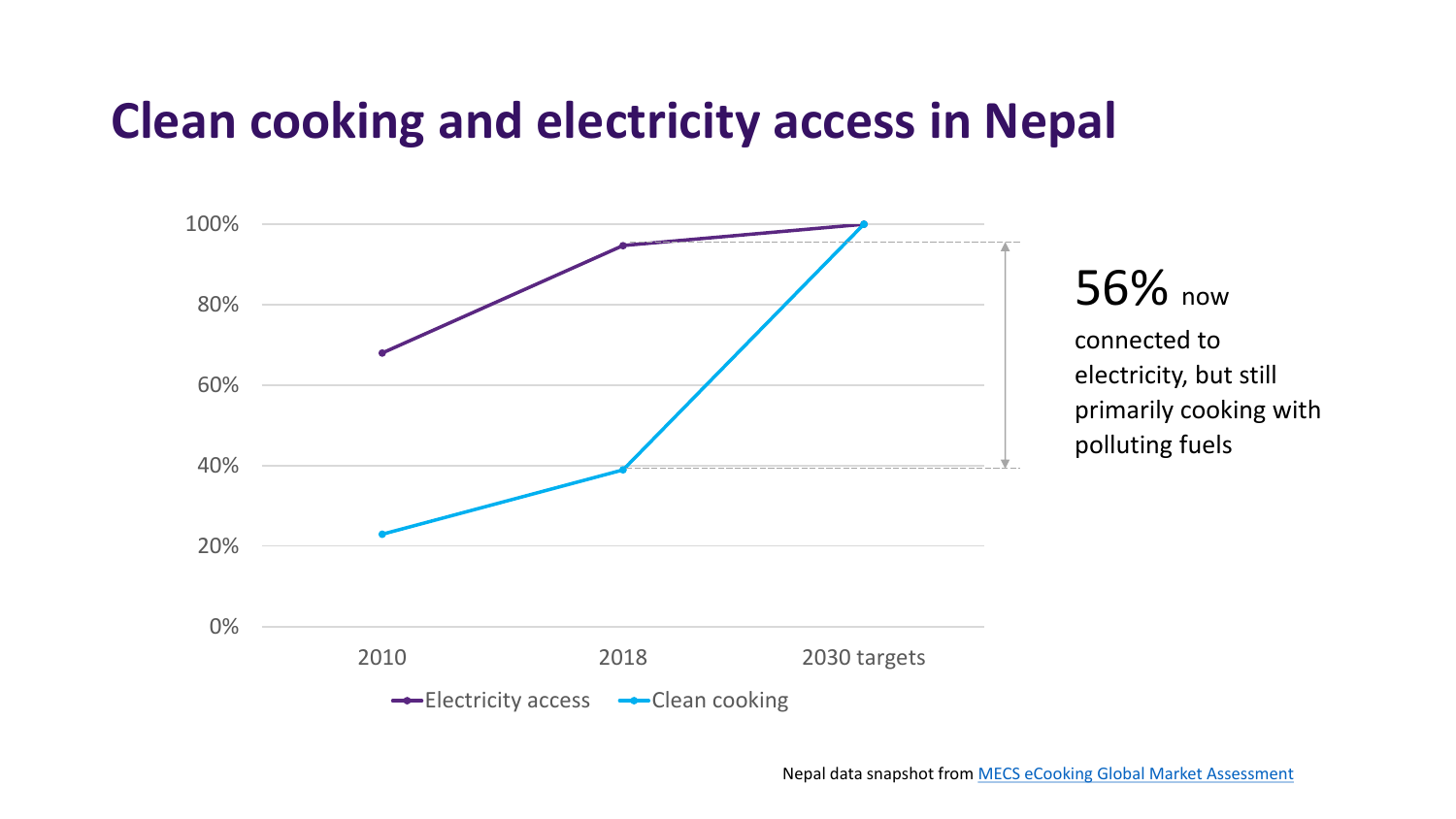### **Cooking energy**

 $0.4\%$  cook primarily with electricity



 $0\%$  cook primarily with commercialized polluting fuels

# **Electricity generation (on-grid)**

 $100\%$  renewable



#### 200-600MW per day surplus power generation

Variable Reliability: **47.4%** hh receive almost 24 hours supply; **5%** hh have **8-16 hrs** p/day, whilst **47.7%** receive **16-23 hrs** p/day.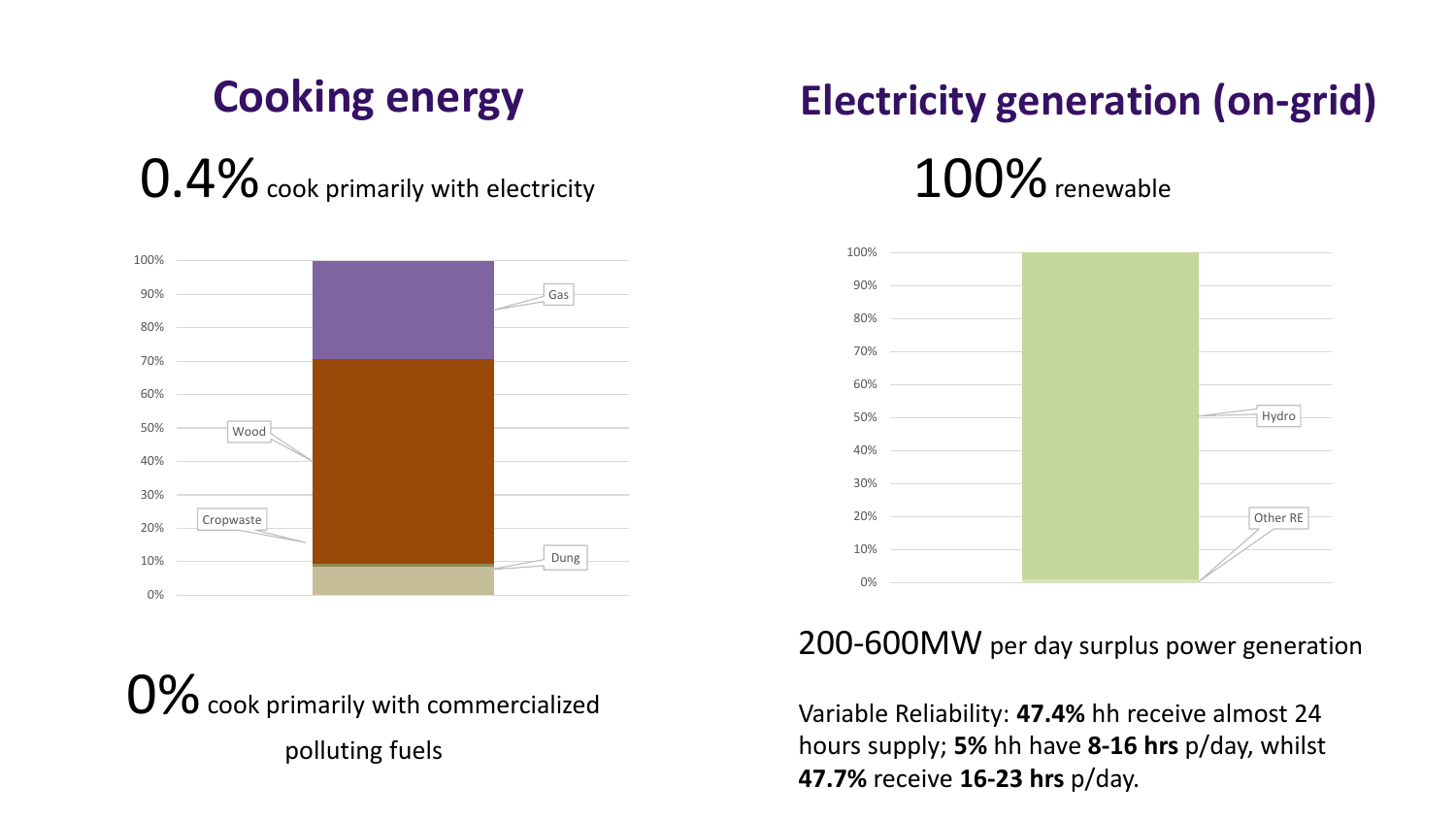### **Cooking energy**

**O%** cook primarily with electricity **grid** 



 $46%$  cook primarily with commercialized polluting fuels

# **Electricity generation (off-**

### World leading mini-grid & off-grid sectors:

- 23% mini-grid customers
- $1.5m$  off-grid lighting/appliance customers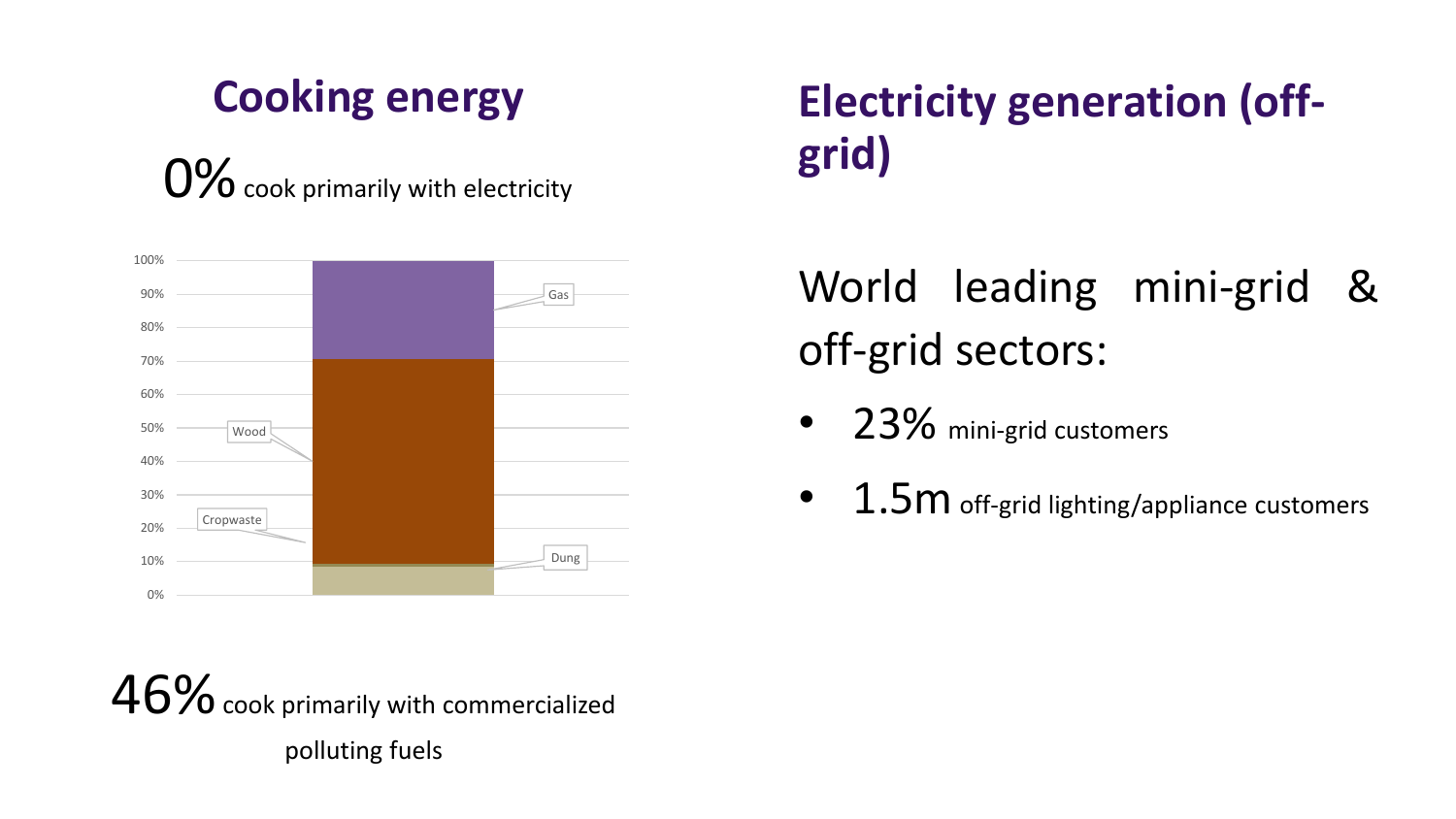# **MECS eCooking GMA viability scores/rankings**

- GMA = Global Market Assessment
- Scored all low- & middle-income countries using international indicators for:
	- economics (clean fuels, market size, financial sector strength)
	- human (policy, health, gender, development, business environment)
	- infrastructure (electricity access, reliability, RE share)
- [MECS.org.uk/GMA](http://www.mecs.org.uk/GMA)

Nepal <sub>2nd/1</sub>: **2nd/130 On-grid eCooking: Mini-grid eCooking: 0.54 – 54th/130 0.43 – 7 th/130 Off-grid eCooking: 0.48 – 16th/130**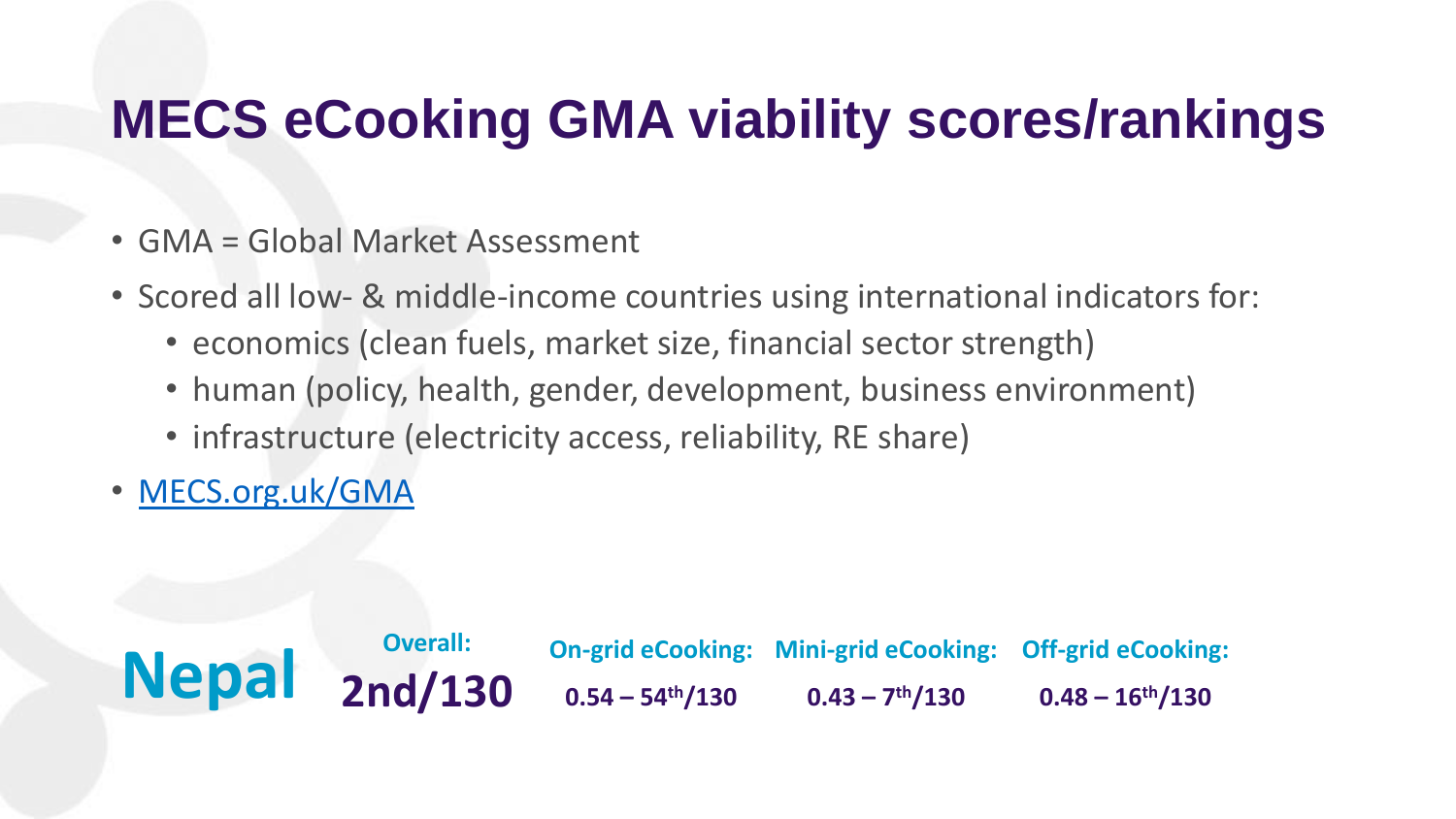### **Key opportunities**

- GoN are committed to addressing policy for an integrated approach of electricity access and clean cooking sectors;
- Dedicated eCooking tariff already in place;
- Expected surplus generation capacity;
- Most mini-grid systems hydro powered more appropriate than solar for electric cooking;
- Large body of past/ongoing research.

# **Key challenges**

- New eCooking tariff disincentivises lowincome households from adopting electric cooking;Grid supply and reliability issues (blackouts, low voltage);
- Lack of awareness of clean cooking options;
- Constrained financial resources among households using traditional stoves;
- Installed capacity of the grid.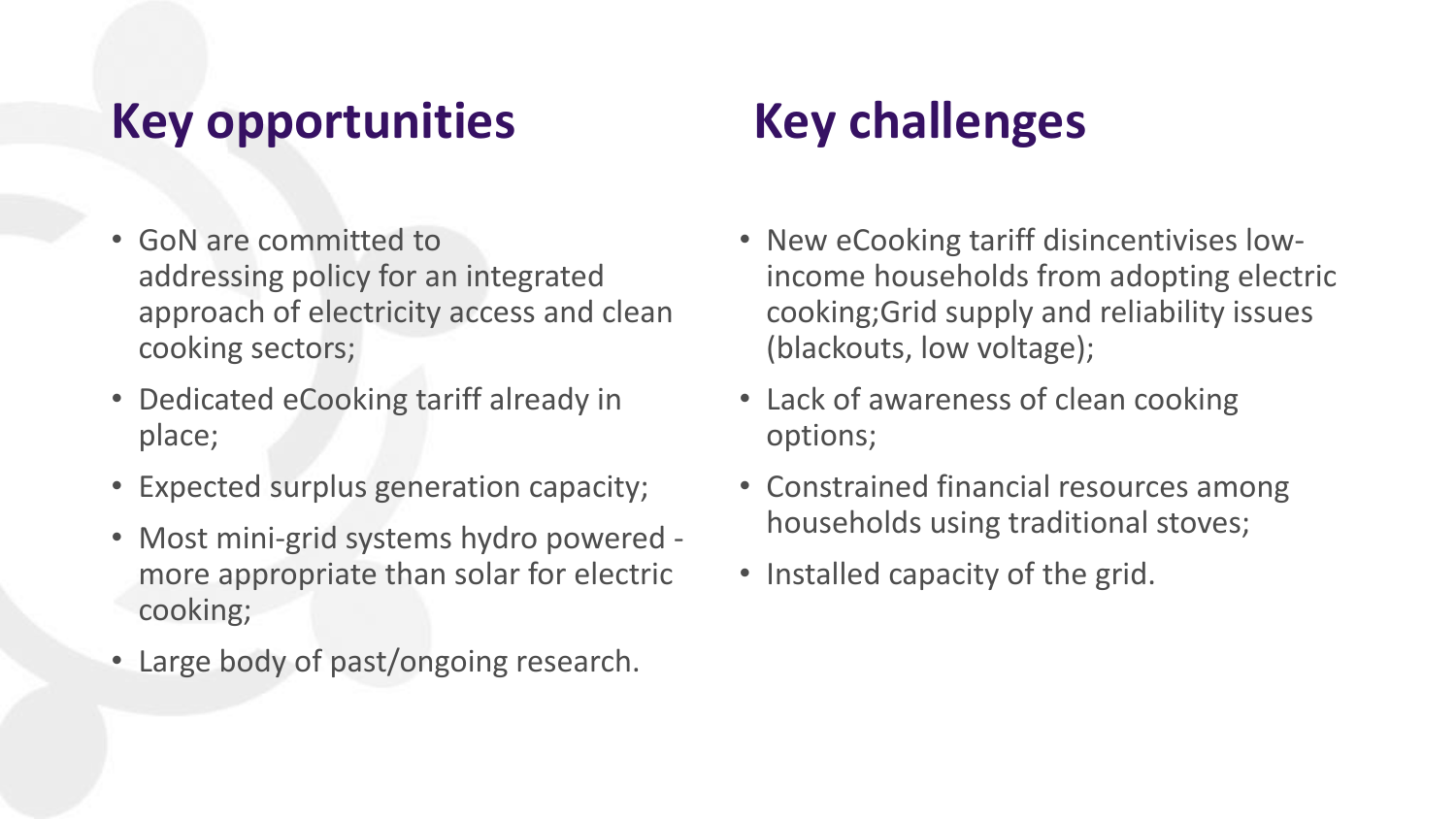#### **Potential impacts of scaled uptake in most viable market segment**

If 40% of Nepal's [grid-connected](https://www.who.int/publications/m/item/benefits-of-action-to-reduce-household-air-pollution-(bar-hap)-tool-(version-2-july-2021)) firewood users (2.7m ppl, 650,000 HHs) switched to eCooking, the WHO's BAR-HAP tool suggests that:

- 11,881 DALYs/yr avoided
- 1.8m tonnes/yr CO2eq emissions reduced
- 1m tonnes/yr reduction in unsustainable wood harvest
- 286m hrs/yr of women's time saved (438hrs/HH/yr)
- 6 months payback for eCooking appliances (80\$/HH upfront cost, 165\$/HH/yr savings on fuel energy costs)
- 571 GWh demand for electricity stimulated
- Health benefits include more than 700 lives saved per year.
- Some 12% of current unsustainable wood harvesting would be avoided.
- Nepal's electricity almost completely renewable, so greenhouse gas emissions from the cooking sector would reduce by  $>10\%$ .
- Impacts may seem modest, but this scenario is targeting less than 10% of the total population.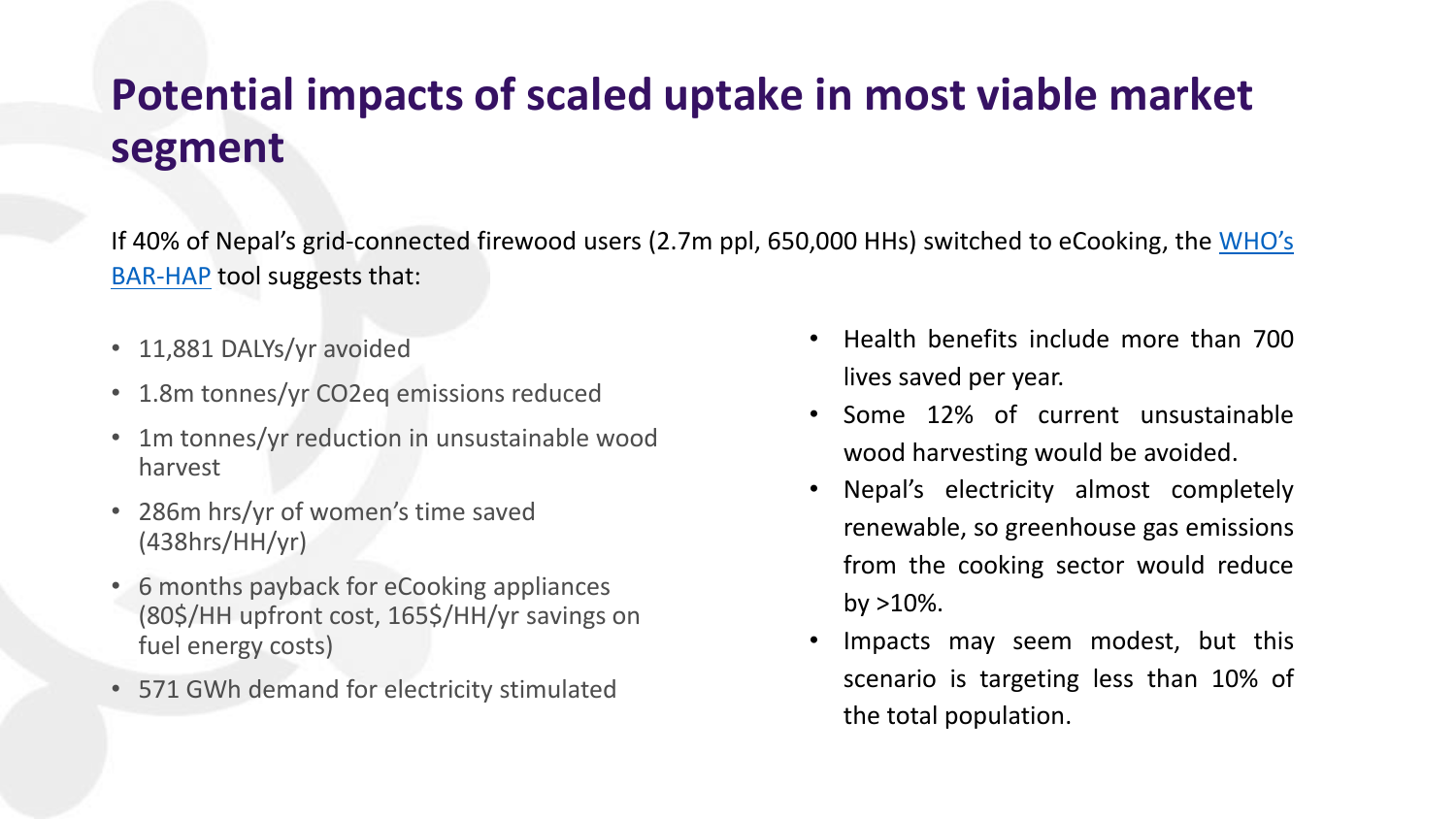

#### **Enabling environment**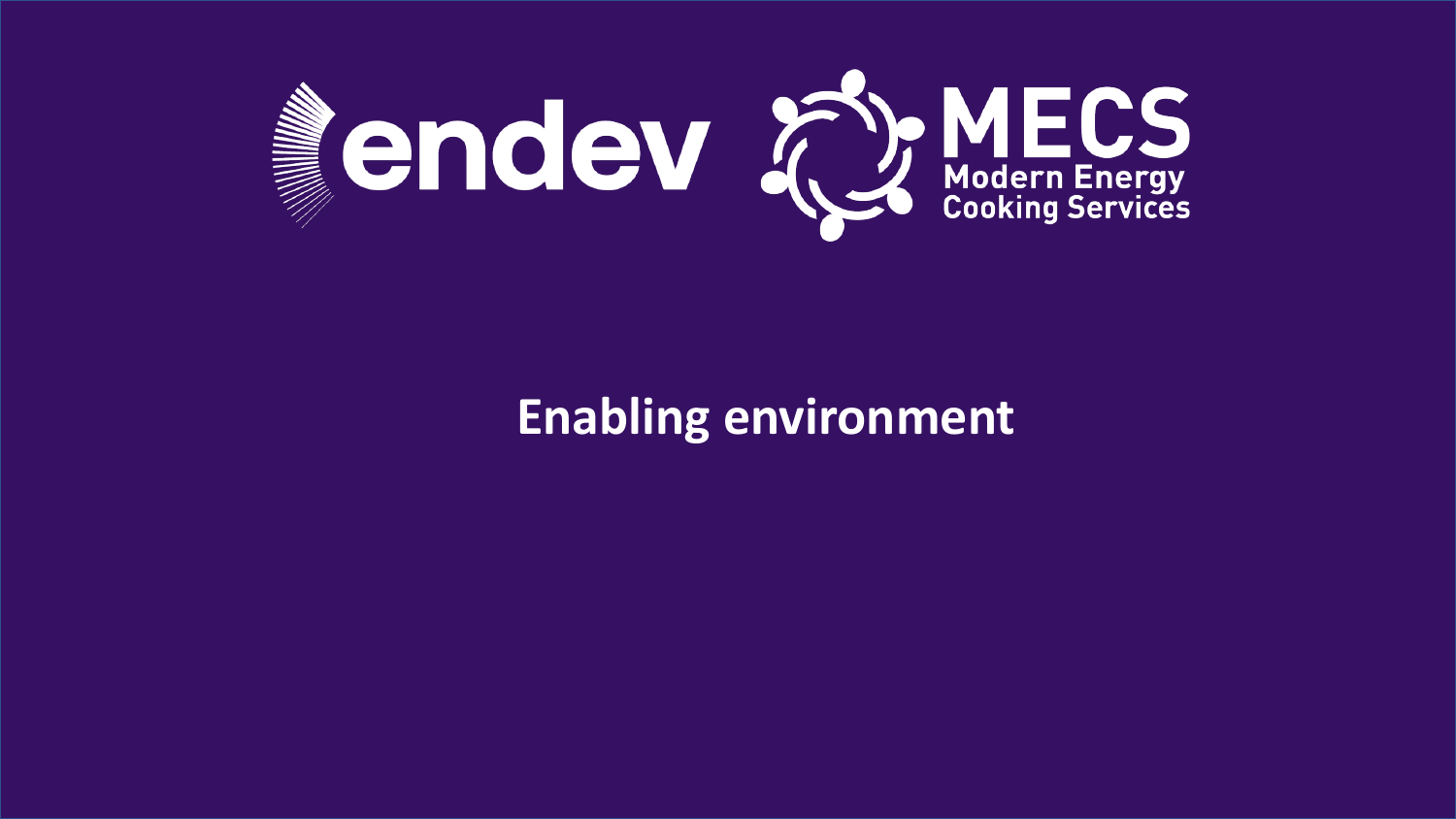### **Enabling environment**

- **eCooking policy outlook:** GoN are committed to addressing policy for an integrated approach of electricity access and clean cooking sectors, with key policy makers starting to create an integrated policy framework that cuts across the two sectors.
- **Key policy stakeholders include** Nepal Electricity Authority (NEA), Alternative Energy Promotion Centre (AEPC), National Association of Community Electricity Users-Nepal (NAECUN), Kathmandu Alternative Power and Energy Group (KAPEG), ENERGIA, Clean Cooking Alliance, Practical Action, Practical Action Consulting, PEEDA, Winrock, IRADe.

#### **[RISE](https://rise.esmap.org/) (Regulatory Indicators for Sustainable Energy) scores:**

| 64%           | 74%     | 42%       | <b>27%</b> |
|---------------|---------|-----------|------------|
| Electricity   | Clean   | Renewable | Energy     |
| <b>Access</b> | Cooking | Energy    | Efficiency |

#### **eCooking cuts across all 4 pillars**

**Electricity access Clean cooking** 100% electricity access by 2030 (grid/off-grid) 100% renewable grid electricity by 2030

**Targets:**

72% clean cooking access by 2030

25% modern energy cooking access by 2030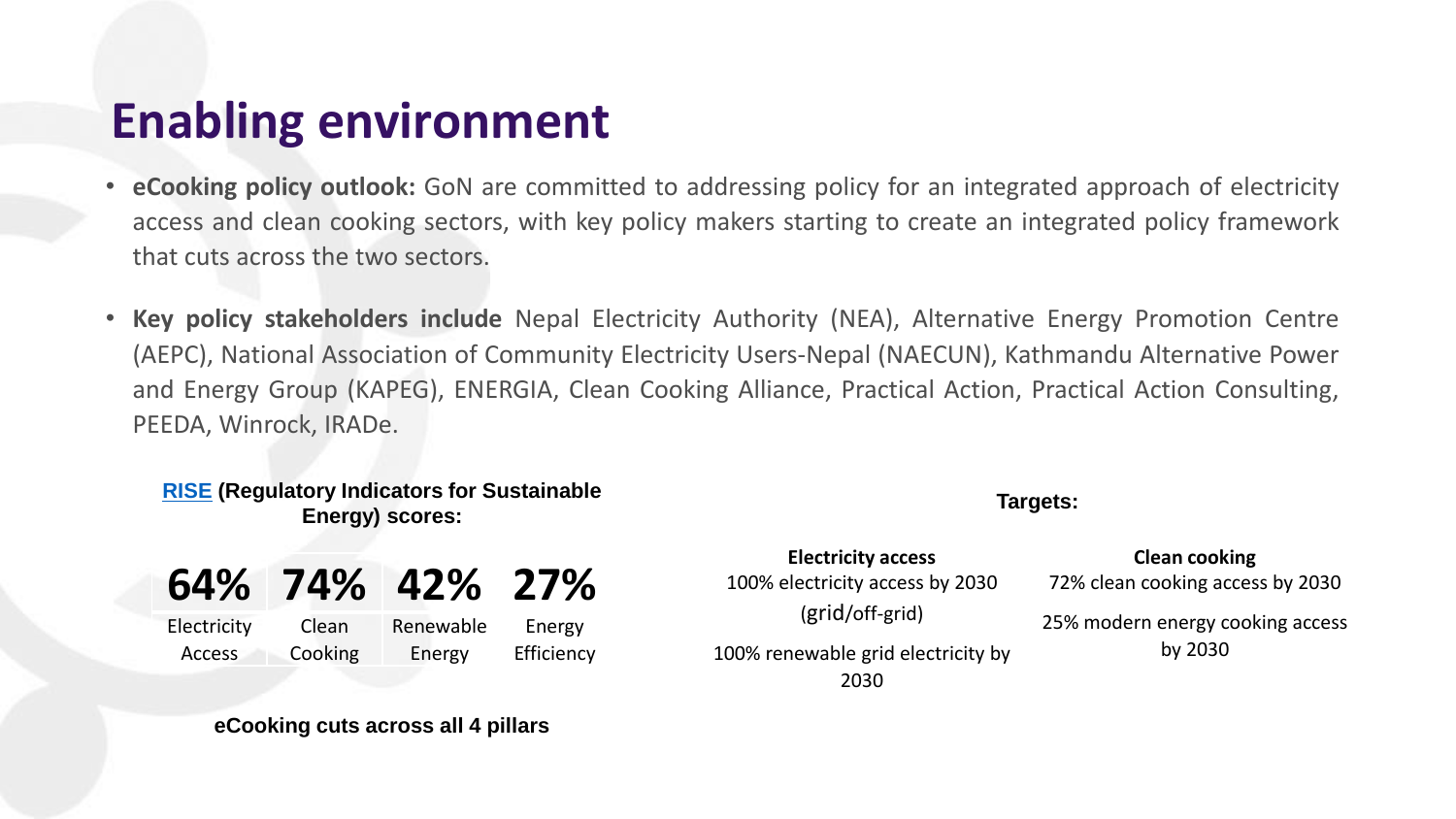### **Key government/NGO programmes creating the enabling environment in which eCooking can scale**

- The AEPC have driven the promotion of renewable energy technologies including clean cooking solutions. The GoN have also established the Terai Clean Cooking Programme which aims to replace traditional fuels with tier 3 or better cookstoves in 22 districts of the Terai region.
- Clean Cooking Programme funded by ESMAP/World Bank a 5-year project to promote e-cooking across 0.7 million households.
- [Five-year programme](https://www.mofe.gov.np/downloadfile/E-cooking%20Assmnt_NDC%202020_1623998059.pdf) in conjunction with the Green Climate Fund which hopes to accelerate cooking solutions, including electric cooking.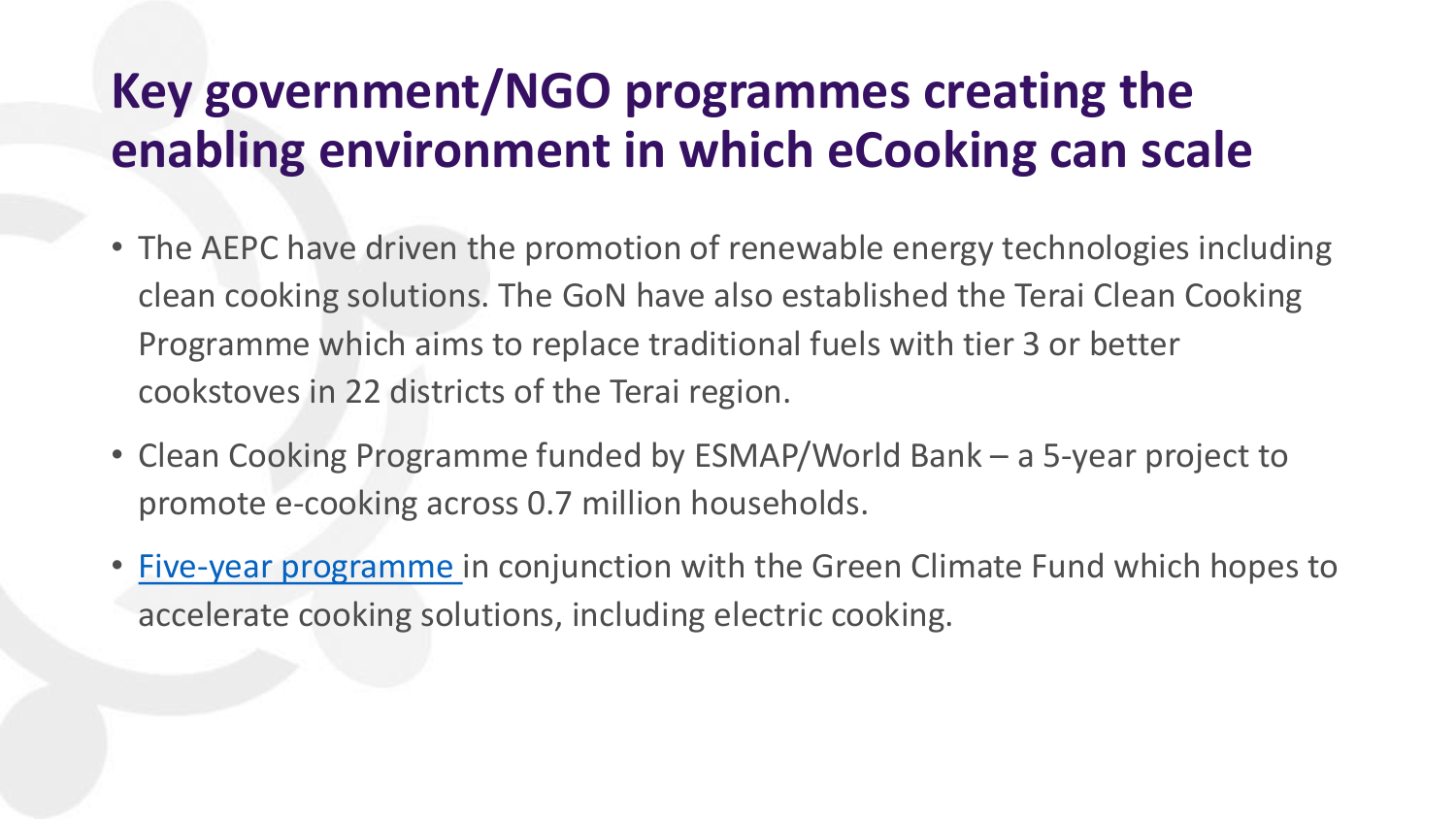### **Key barriers/drivers in the enabling environment**

#### *Drivers*

- Favourable electrification-ecooking policy and future outlook;
- The electric cooking appliance market has rapidly grown since 2018 in Nepal;
- As of October 2021, reduced tariff (as mentioned earlier) was introduced to encourage cooking with electric ovens;
- Under the revised tariffs, hhs are currently able to upgrade their meters for free.

#### *Barriers*

- Lack of awareness;
- Affordability of both electricity and initial upfront investment for low-income hh;
- Variable and unstable electricity supply.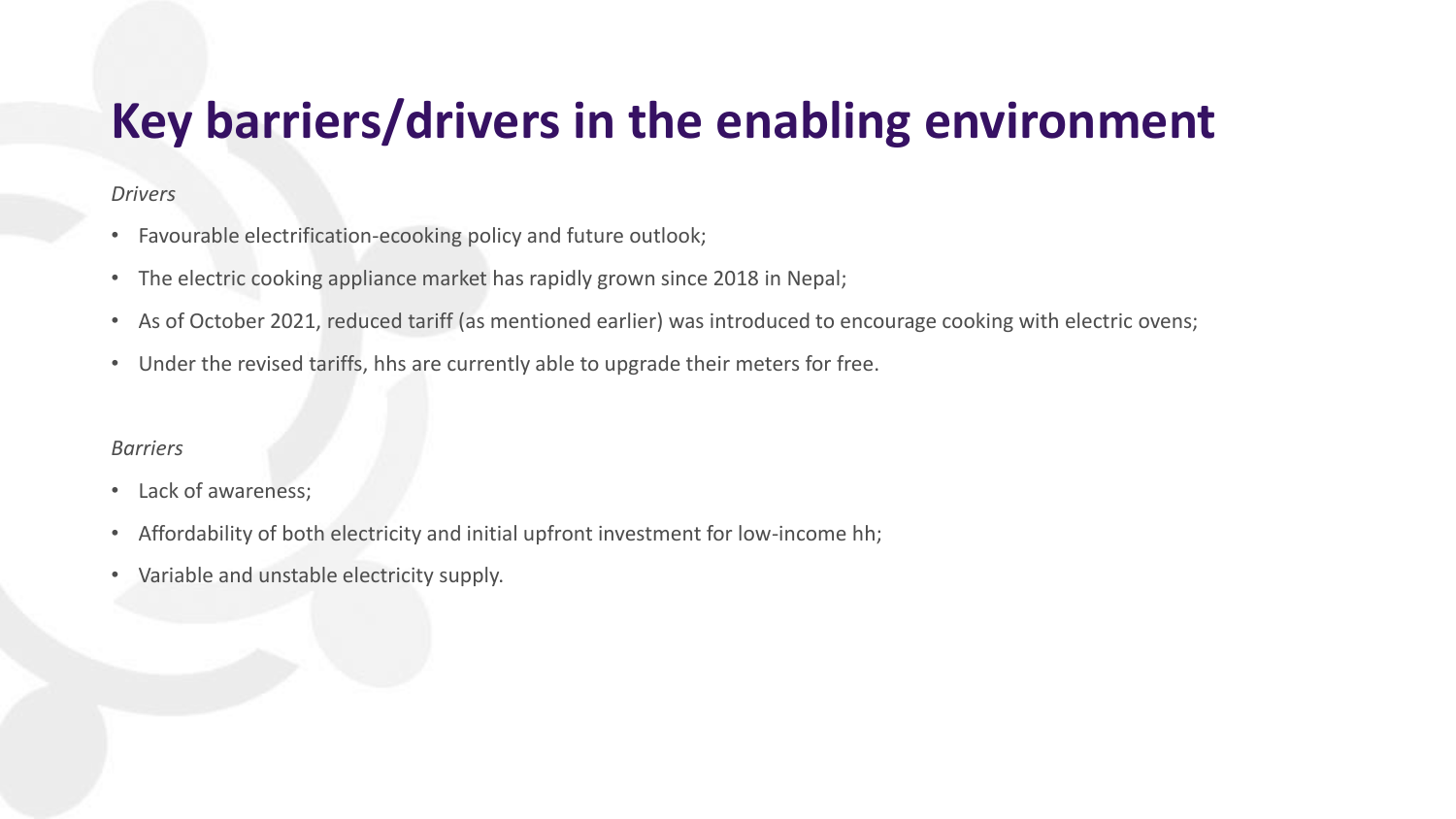

#### **Consumer demand**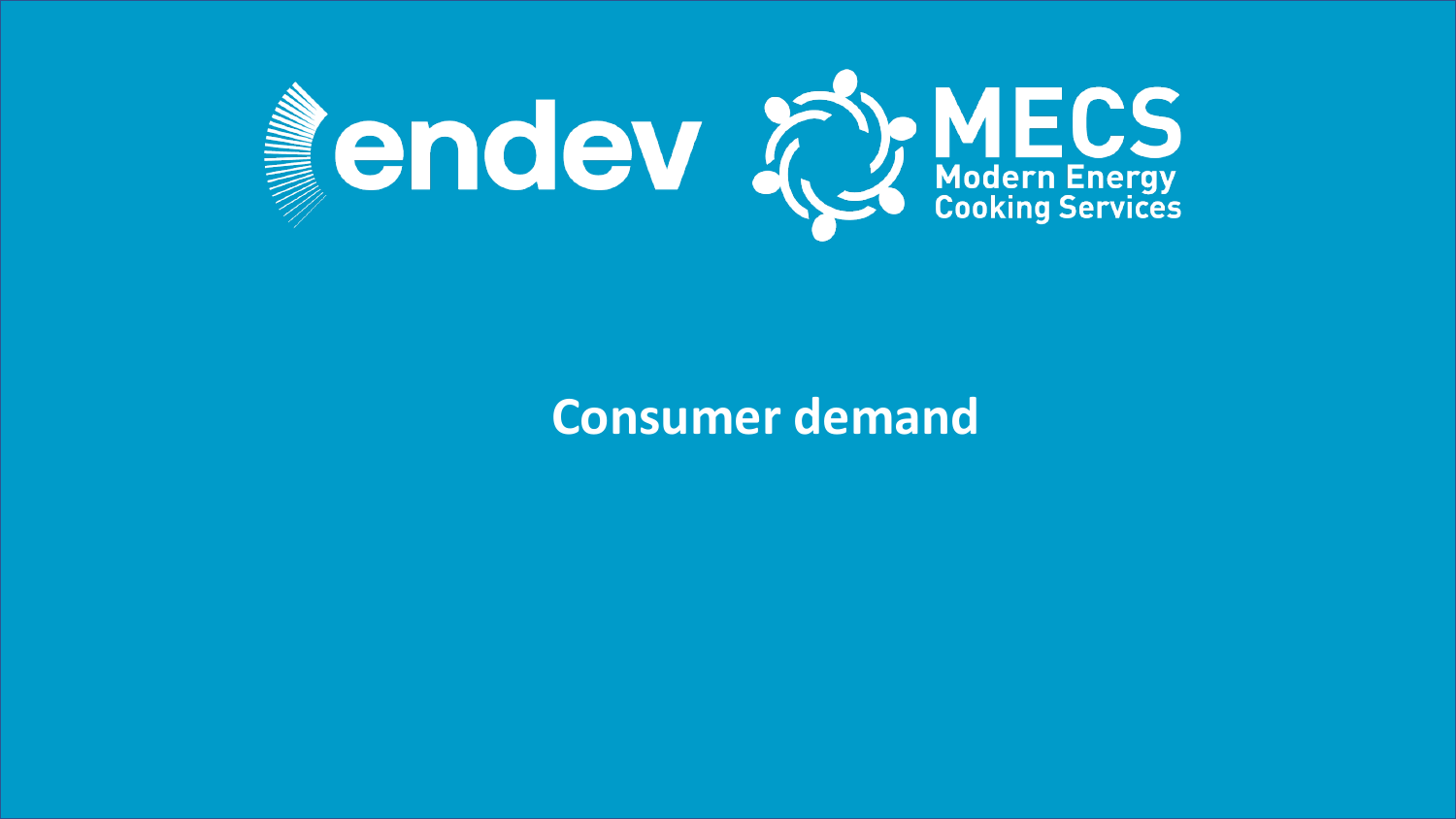#### **Consumer demand**

#### • In an average week, a typical Nepali household might prepare:

**Heavy foods / long boiled dishes** (1x per week) – e.g. beans *Big time & energy savings in EPC* **Shallow fried dishes** (14x per week) – e.g. achar, fried veg *Requires frequent stirring – induction or infra-red easier* **Lighter stews/curries** (11x per week) – e.g. dal stew, meat stew Moderate time & energy savings in EPC, but an electric frying pan, induction or infra-red stove may be preferred for easier to access to the pan. **Boiled staples** (14x per week) – e.g. rice, potatoes/maize Insulated & automated devices (e.g. rice cooker, EPC) offer convenience & moderate energy savings **Hot drinks** (6x per week) – e.g. tea *Kettle most convenient* **Deep fried dishes** (1x per week) – e.g. samosa, pakoda, sel roti *Needs high heat & deep pan – infra-red, or induction easiest* **Flatbreads** (2x per week) – e.g. chappati Needs flat pan & even heat – infra-red easiest **Boil & stir staples** (1x per week) – e.g., dheedo *Non-stick pots make cleaning much easier. Moderate energy savings with insulated & automated devices (e.g., rice cooker, EPC)*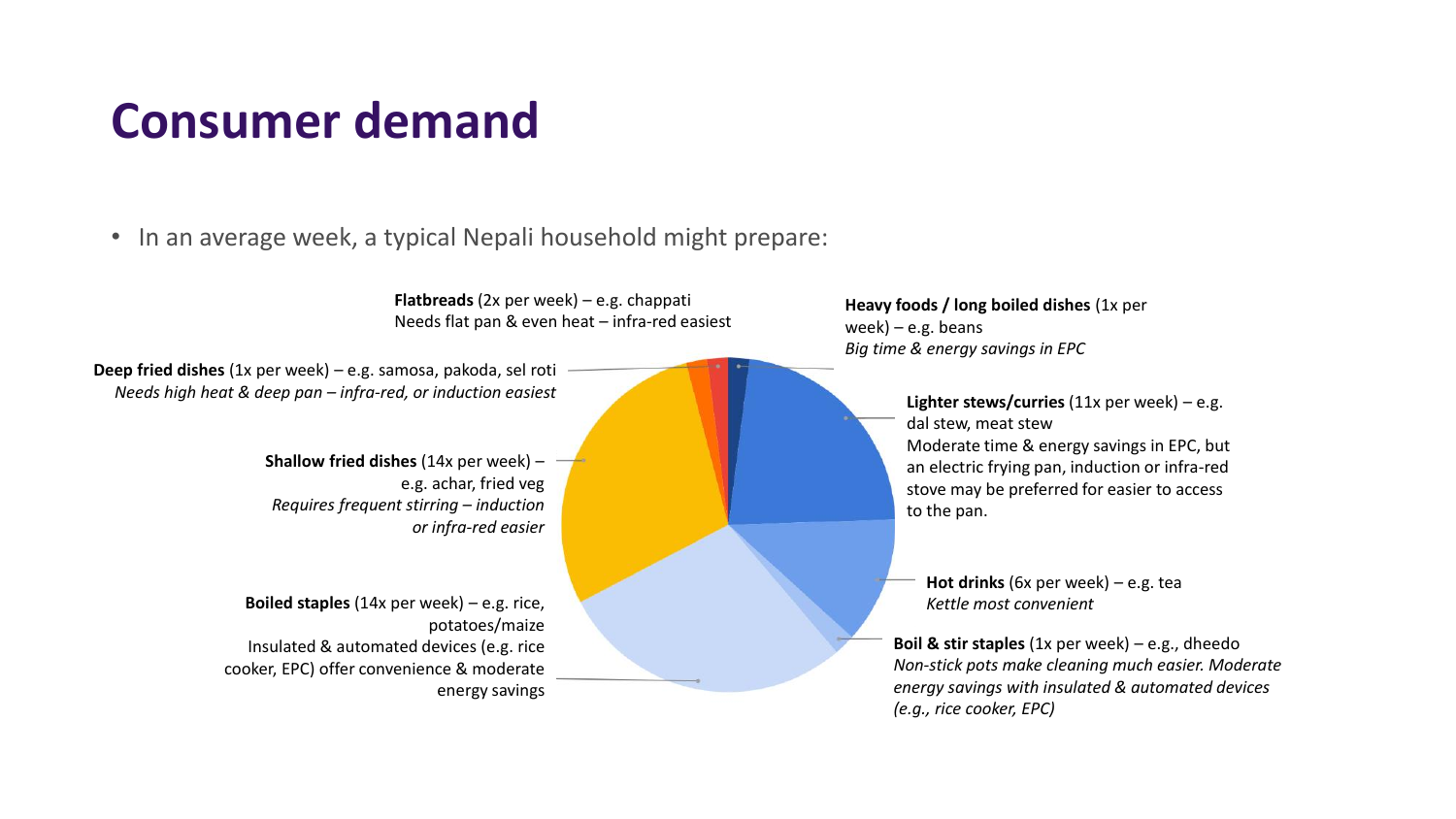### **Popular meal combinations in Nepal**

- A typical meal will most often consist of *dal* (lentil soup), *bhat* (boiled rice) and *tarkari* (curried vegetables) or chicken (or meat) curry.
- *Dheedo* (or *Dhido*), a thick porridge prepared by boiling ground cornmeal or buckwheat or millet flour with salt and water, is a staple in rural diets and often eaten with butter, vegetable curries, pickles and yoghurt (as part of *Dhido Thali*).
- Meals are often accompanied by roti or *chappati* and *achar*.
- Most meals are prepared at home, and most dishes take on average 20-60 minutes to prepare each.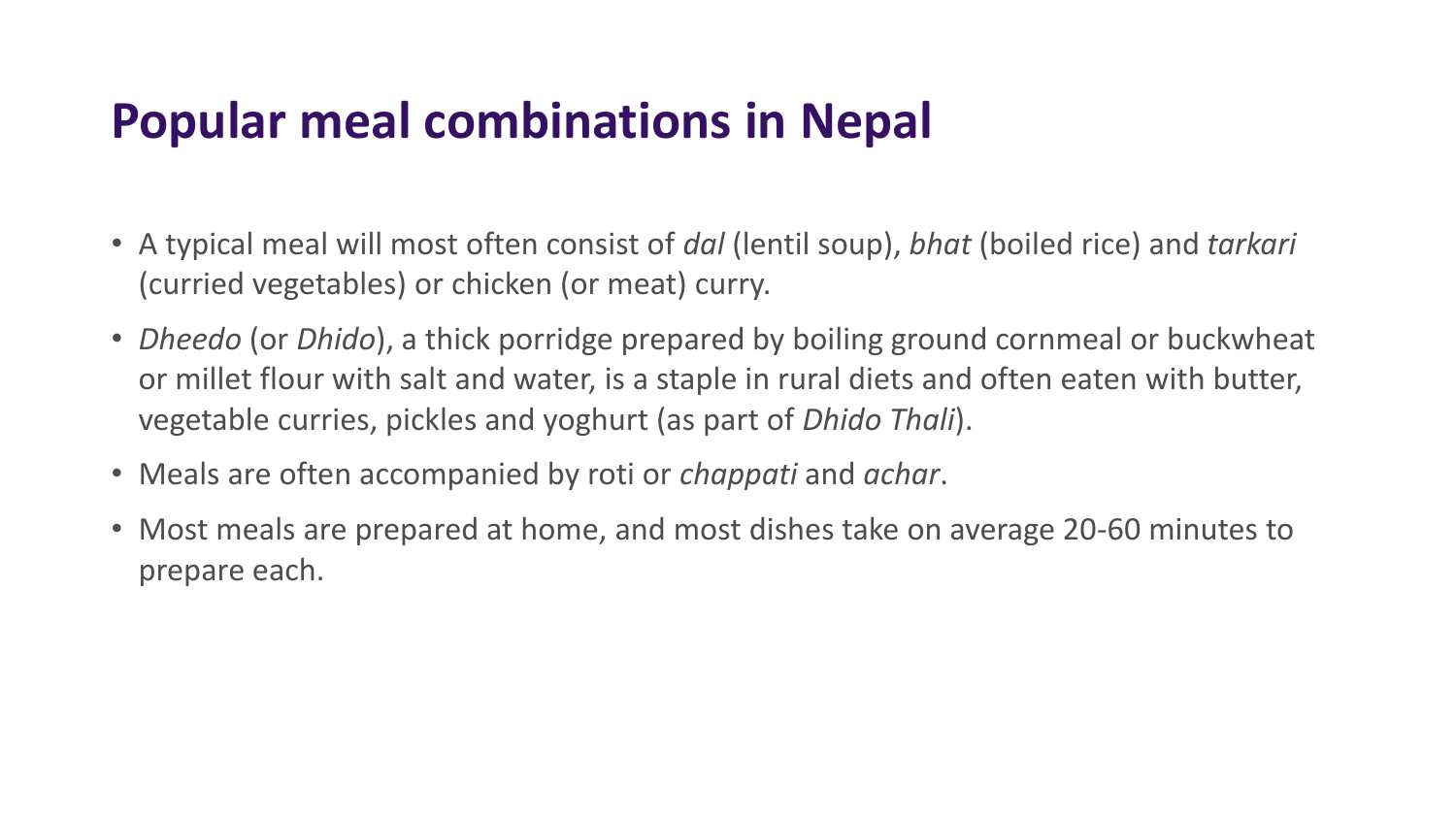#### **Key market segments**

- *Firewood –* Around **73.5%** of Nepali households use firewood for cooking only or in combination with other fuels, as firewood makes up a considerable portion of the fuel stack.
- Firewood is often freely collected. Households in rural areas rely more heavily on firewood (78.5%) than urban households (54.8%).
- *Other* biomass fuels are **dung (5.4%), crop residue (4.9%), charcoal (0.2%), processed biomass (0.2%),** and **saw dust (0.5%).**
- *LPG*  Around **34.9%** of households in Nepal use LPG and, conversely, it is more popular in urban areas (56.5%) than rural households (29.1%).
- Electricity substantially small with under **1%** of the population using electricity or solar cookers.

Source: [MTF Nepal](https://openknowledge.worldbank.org/handle/10986/35266)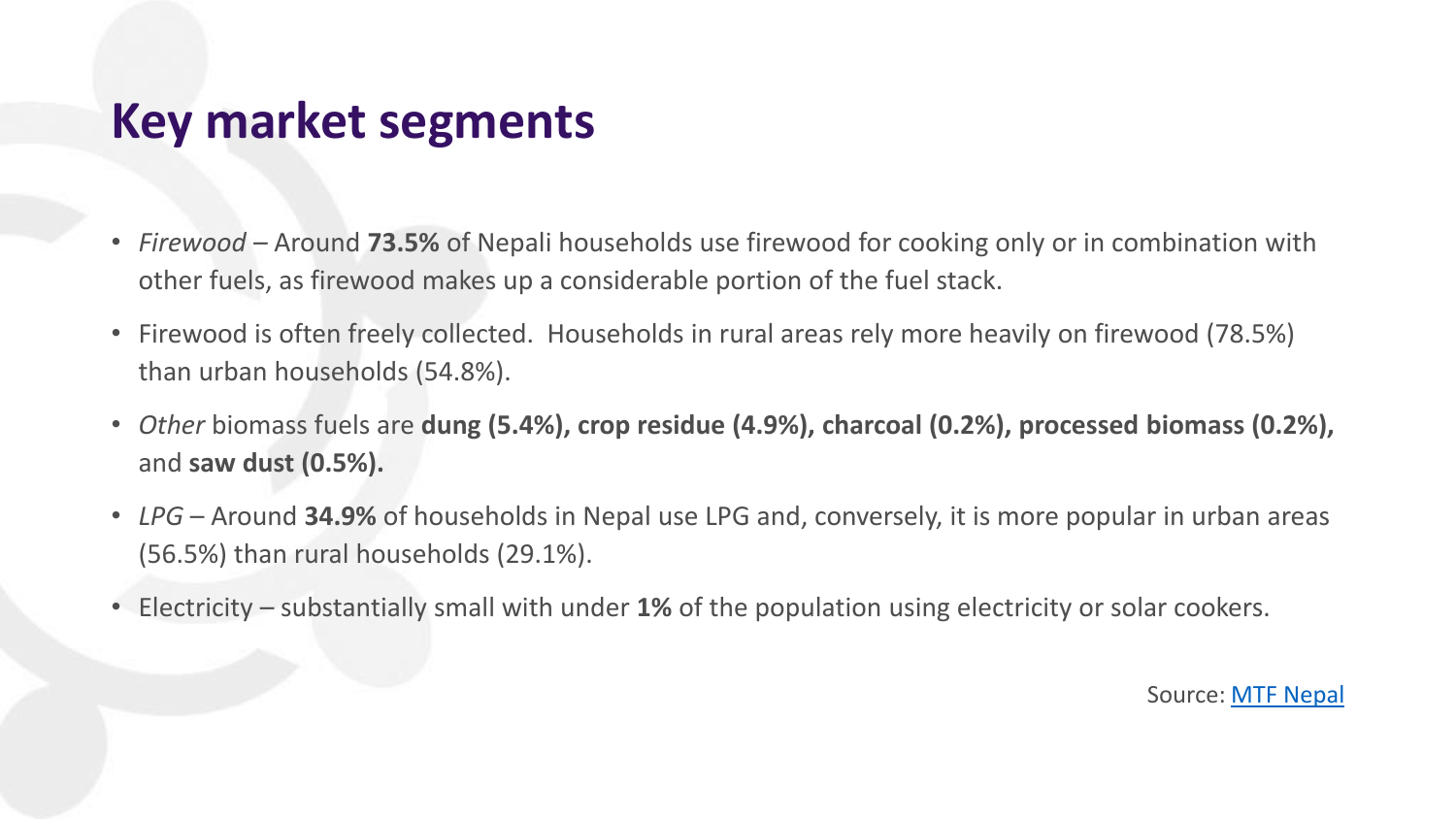### **Key demand side barriers/drivers**

#### *Drivers*

- Improved health due to reduced HAP;
- Cleaner pots and kitchens due to reduced smoke/soot;
- Less time spent on fuel collection means increased time spent on other activities (whatever they may be);
- Shortened cooking time (instant heat for cooking) and increased convenience;
- Environmental benefits (deforestation/environmental degradation is reduced);
- Cost competitiveness versus LPG.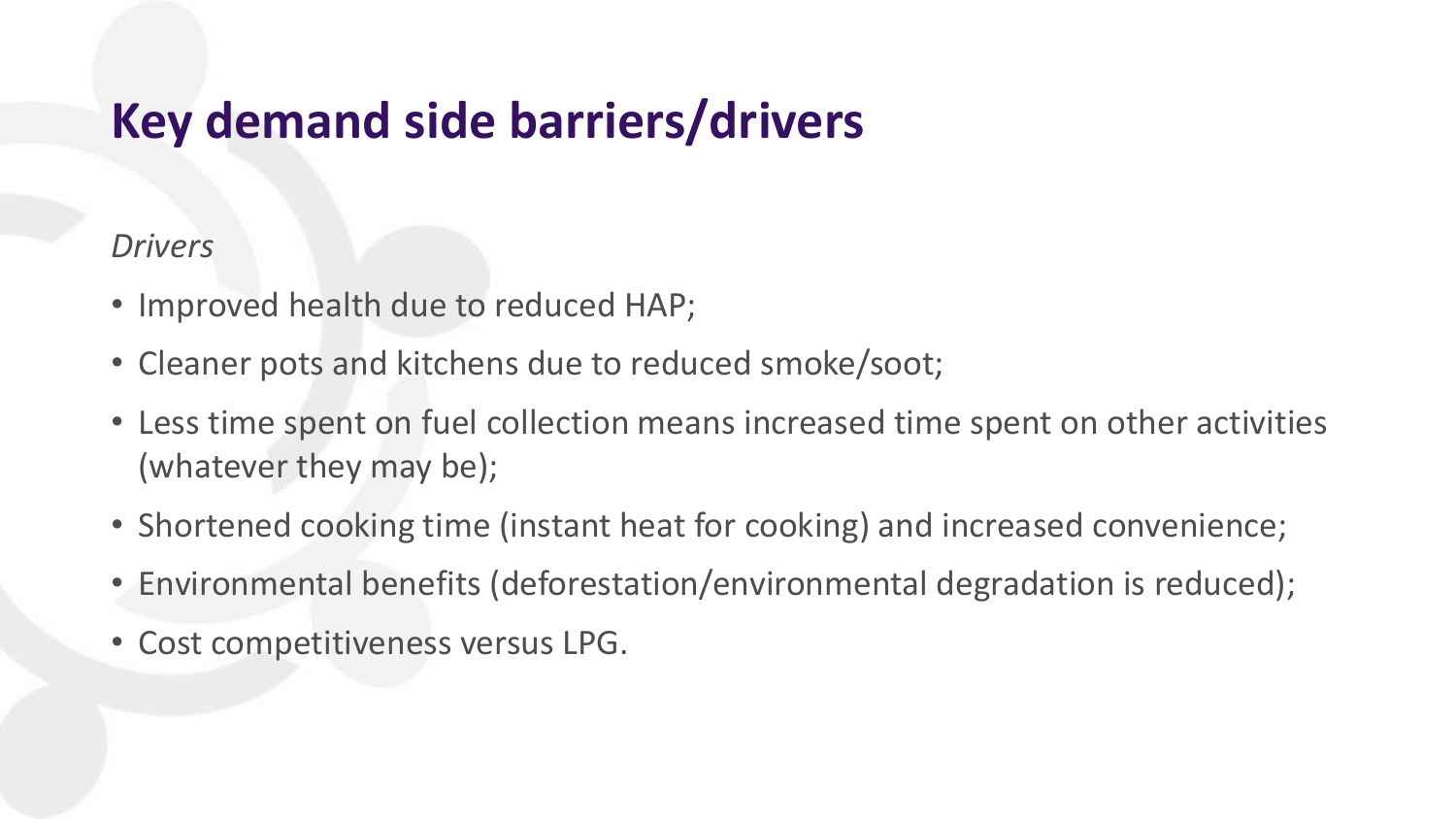### **Key demand side barriers/drivers**

#### *Barriers*

- Firewood remains freely available;
- High initial investment and monthly costs;
- Concerns around safety of the technology;
- (Initial) concerns around learnability of new appliances;
- Cold climate in mountainous regions fire from cooking also acts as heat for room.

*However, perceptions could be easily addressed through improved awareness and marketing campaigns – especially as the NEA are committed to an integrated electrification and e-cooking approach. Support is already at government level.*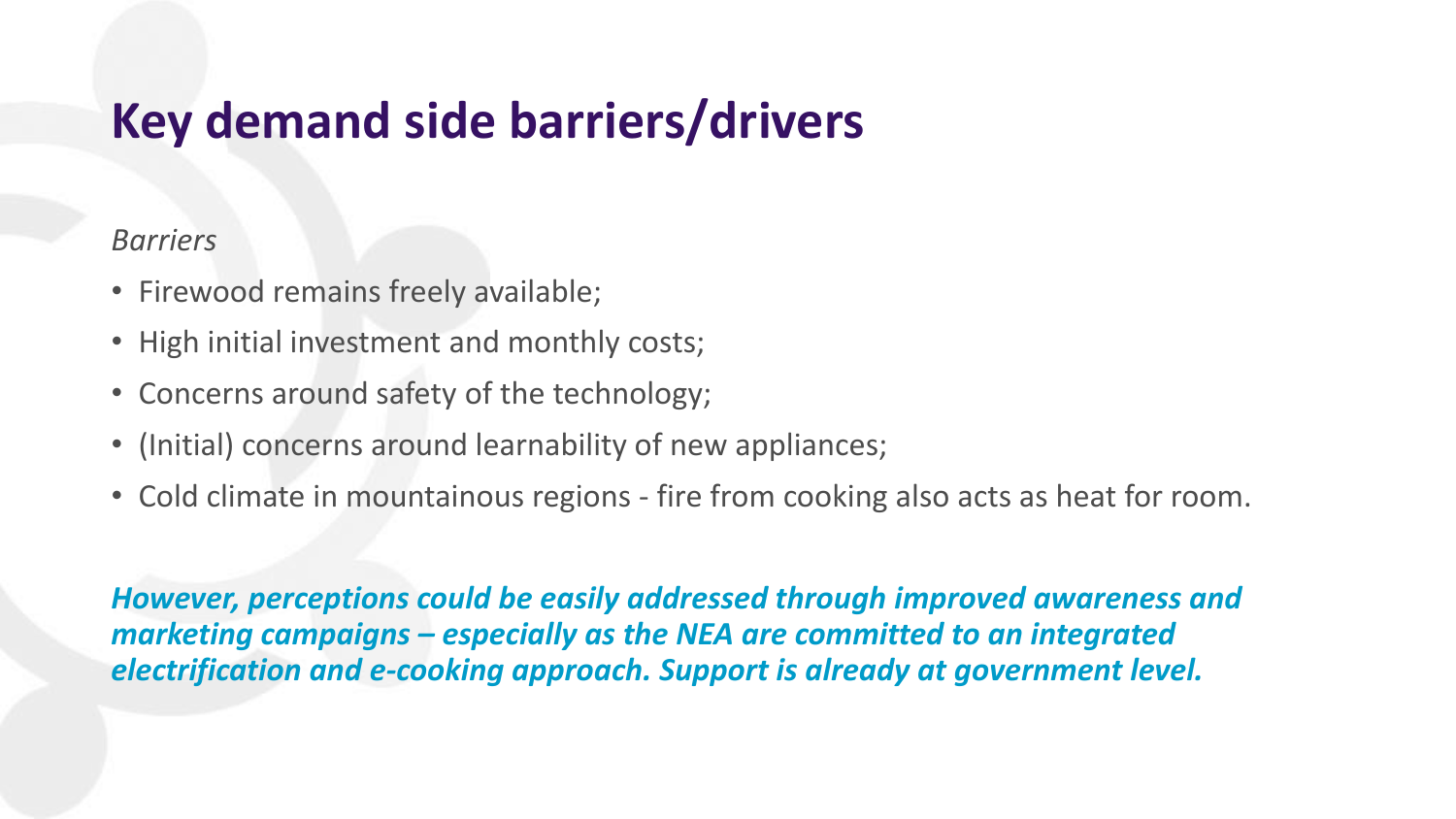

#### **Supply chain**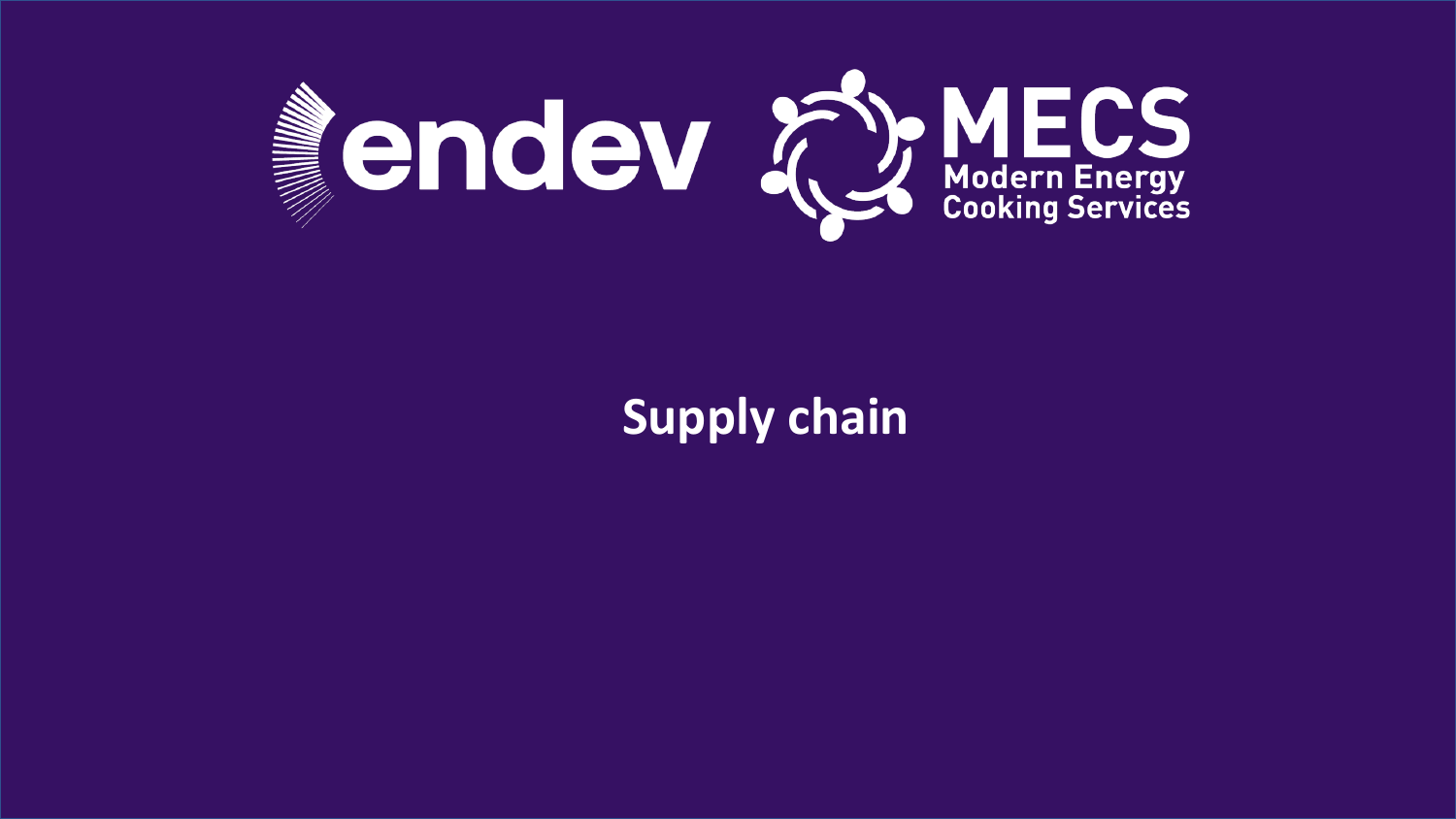#### **Supply chain**

- **Key domestic eCooking appliance manufacturers:**
	- Despite CG being a locally-established brand, they manufacture in China
- **Key eCooking appliance distributors:**
	- $n/a$
- **Identified international eCooking appliance manufacturers:**
	- CG, Baltra, GEEPAS, Urban, Kenwood, Sonesta, Philips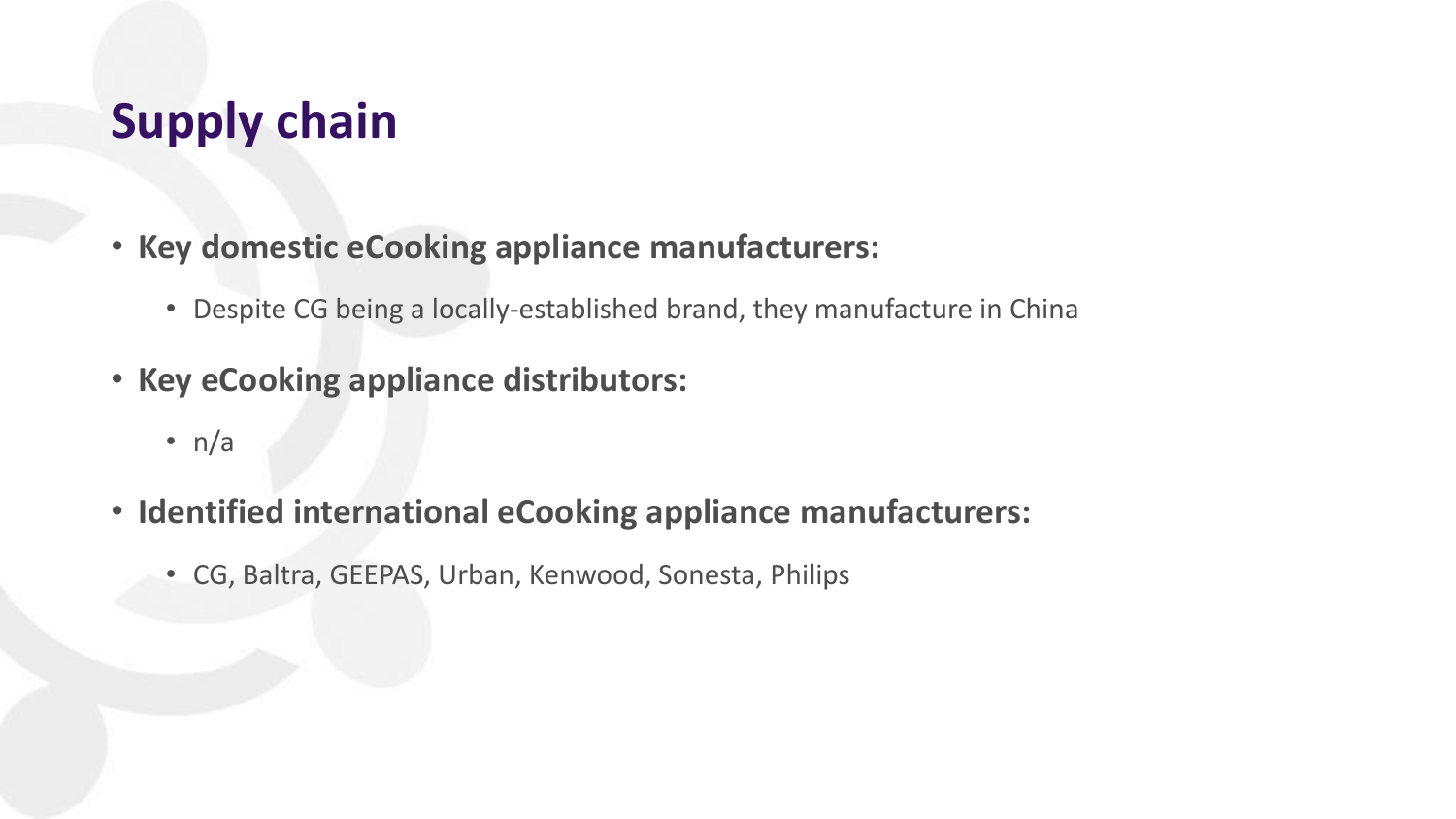#### **Innovative eCooking pilot projects**

- MECS Technology Research Innovation for International Development (TRIID) with [PEEDA, KAPEG, University of Bristol and coordinated with RERL/AEPC: Assessing](https://mecs.org.uk/wp-content/uploads/2020/12/MECS-TRIID-PEEDA_updated-Report.pdf) electric cooking potential in micro-hydropower microgrids in Nepal
- **5 Electric Cooking Outreach Projects** over two themes which aim to provide a critical evidence base to inform policy on the current opportunities to scale up electric cooking.
	- **4 Community scale pilot studies addressing** whether efficient electric pressure cookers (EPCs) fit the cultural cooking processes and electricity supply in different communities in Nepal.
	- **1 Market Assessment**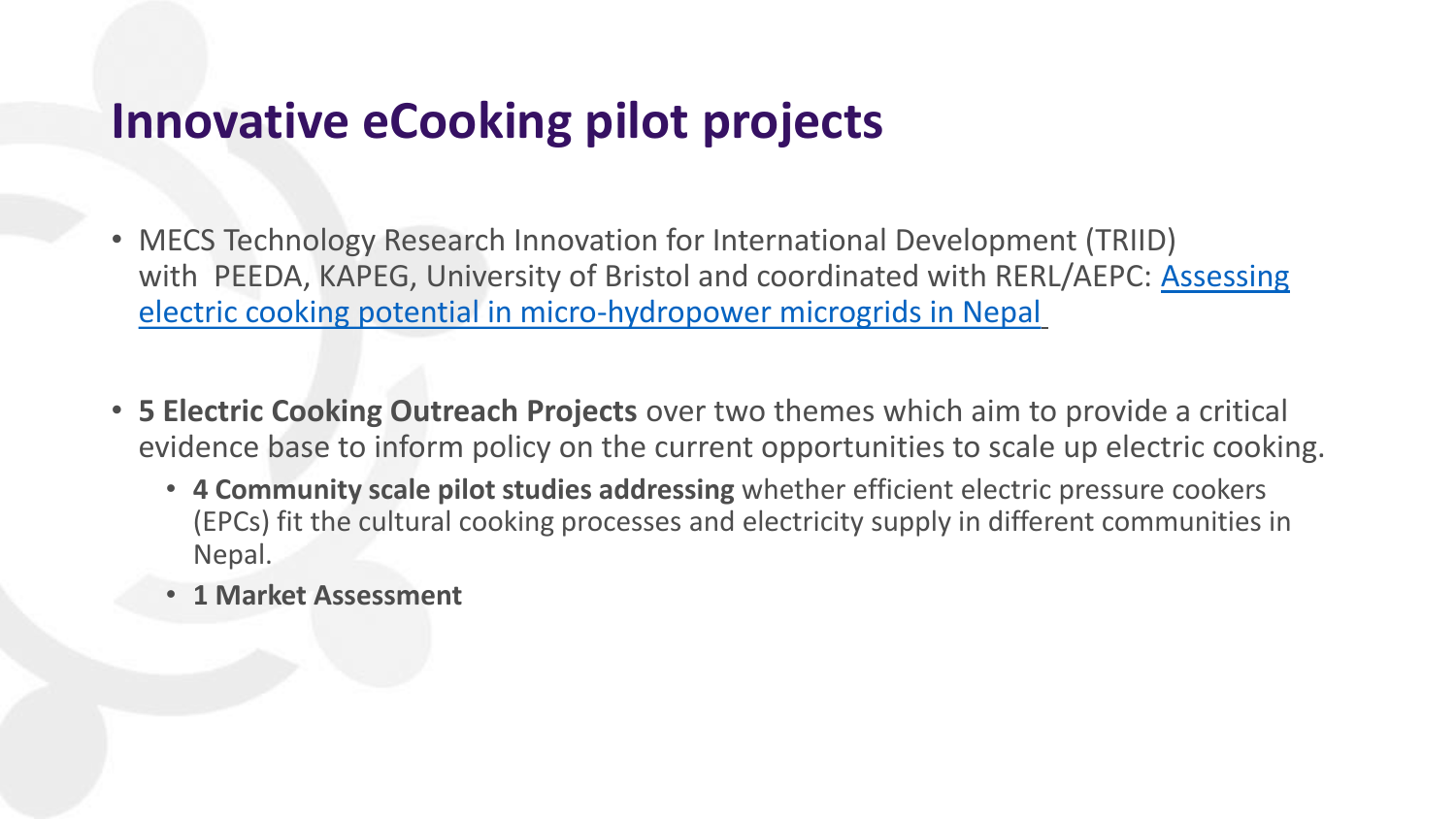### **Key supply side barriers/drivers**

#### *Barriers*

- Electric cookstoves do not seem to be locally manufactured;
- Poor after sales service (i.e. poor access to repair and maintenance);
- Issues around quality and stability of electricity supply.

#### *Drivers*

- Electric cooking appliances have increasingly been adopted by high-income urban Nepali households;
- NCS endorsed the Electric Cooktop Standards in 2019 to set safety and standard requirements for household electrical cooking appliances;
- Electric Cooktop Standards of 2019 aims to improve the appliance market with better quality and standardised electric cooking devices;
- During COVID-19, the GoN encouraged the adoption of e-cooking by waiving custom duties on induction cookstove imports and by "providing a 25% discount on electricity consumption of up to 150kWh per month".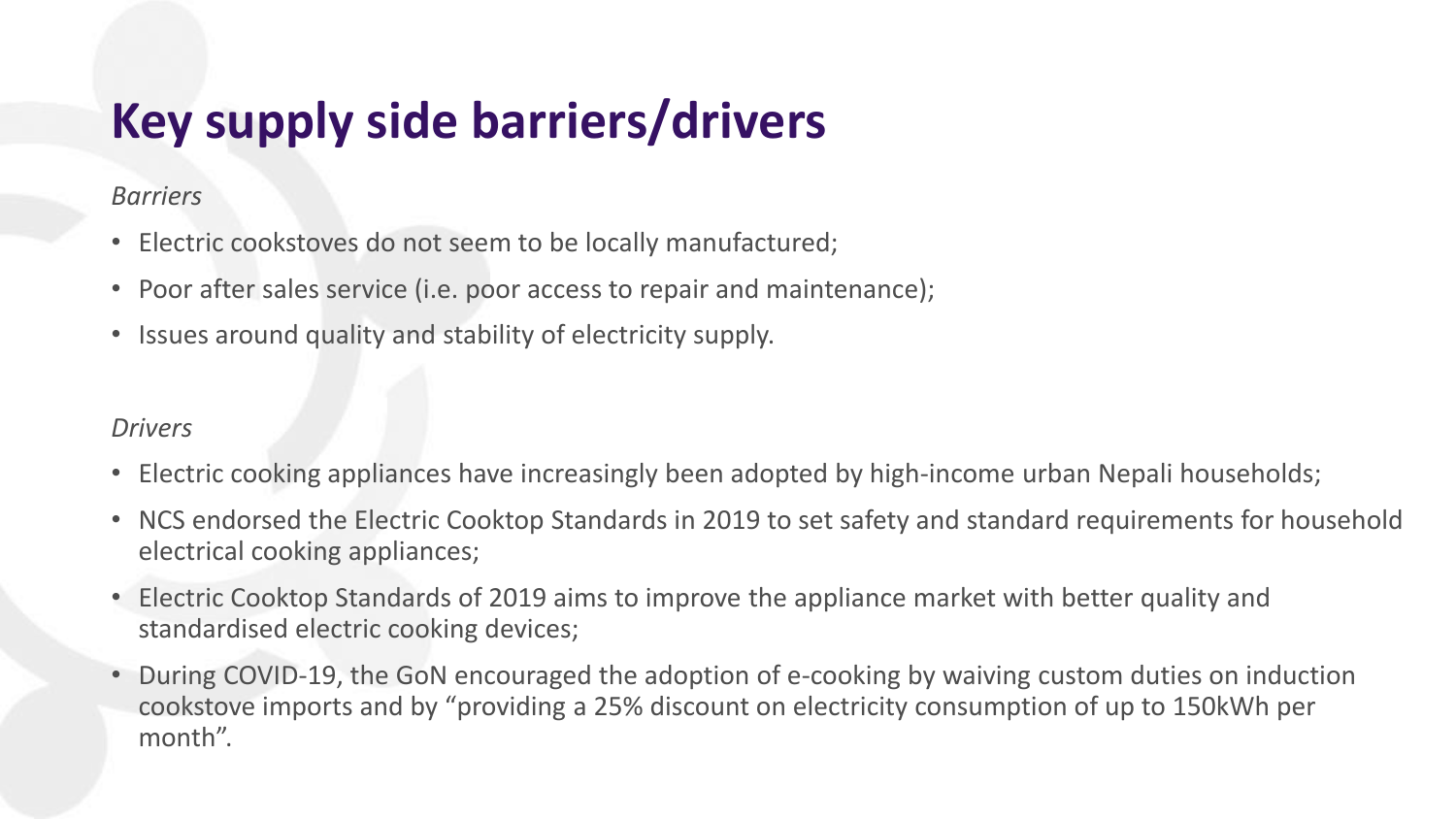#### **Popular appliances in Nepal today**

- Induction stoves;
- Hot plates;
- Infrared stoves;
- Electric rice cookers;
- Microwave ovens;
- Roti maker;
- Electric kettle;
- Electric pressure cookers (nascent).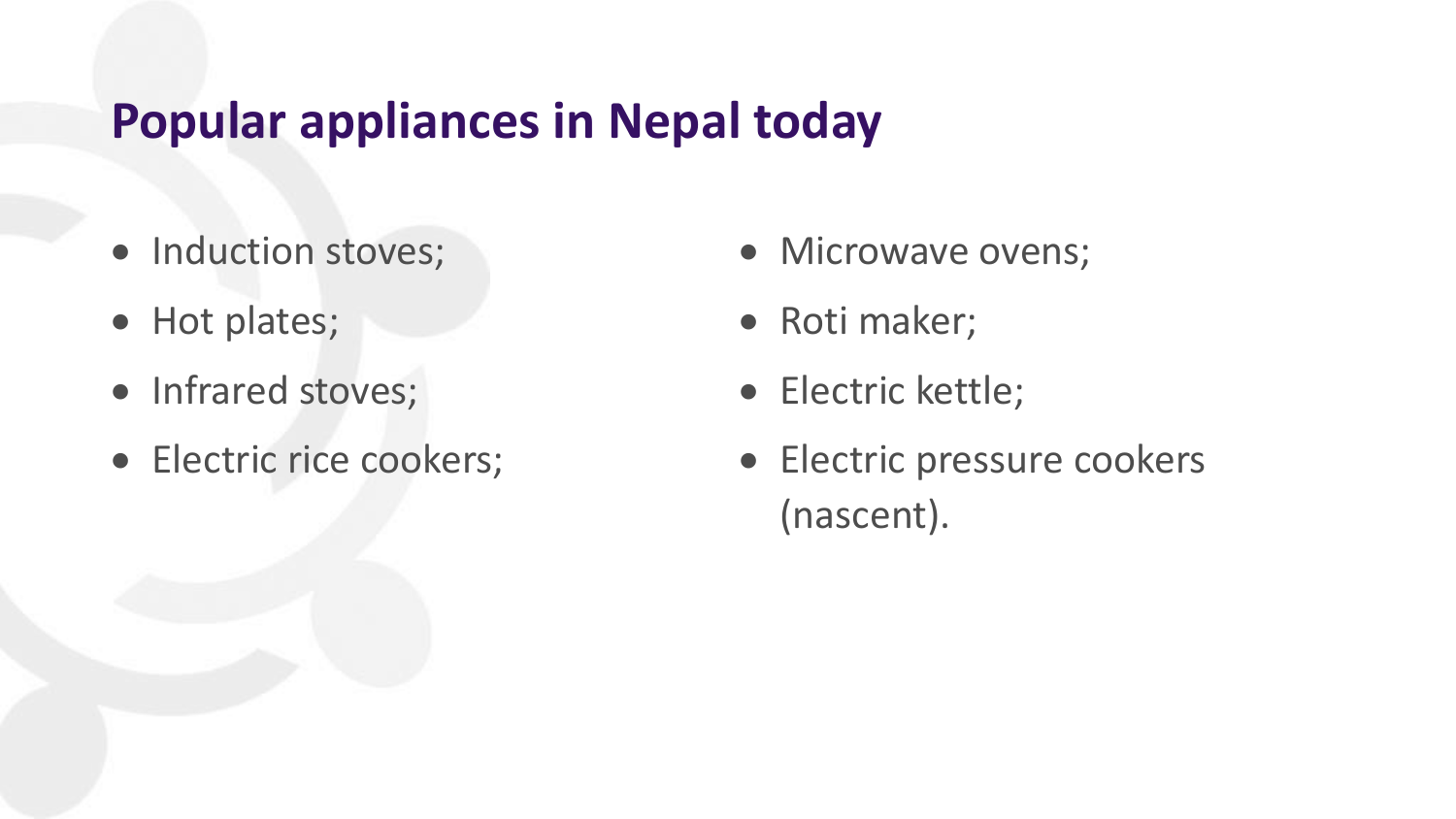### **Relative cost of eCooking vs. popular cooking fuels**

- Clean energy sources such as LPG and electricity are perceived to be expensive in comparison to freely available fuelwood or cheaper agricultural residue.
- Controlled Cooking Trials conducted by PEEDA have shown that electric cooking on all electric cooking stoves is cheaper than LPG – with EPCs being over half as cheap due to higher efficiency.
- Electricity Regulatory Commission has reduced the electricity tariff for households consuming over 150kWh so as to encourage the use of electric ovens (and other electric kitchen appliances) to increase power consumption and reduce wastage.



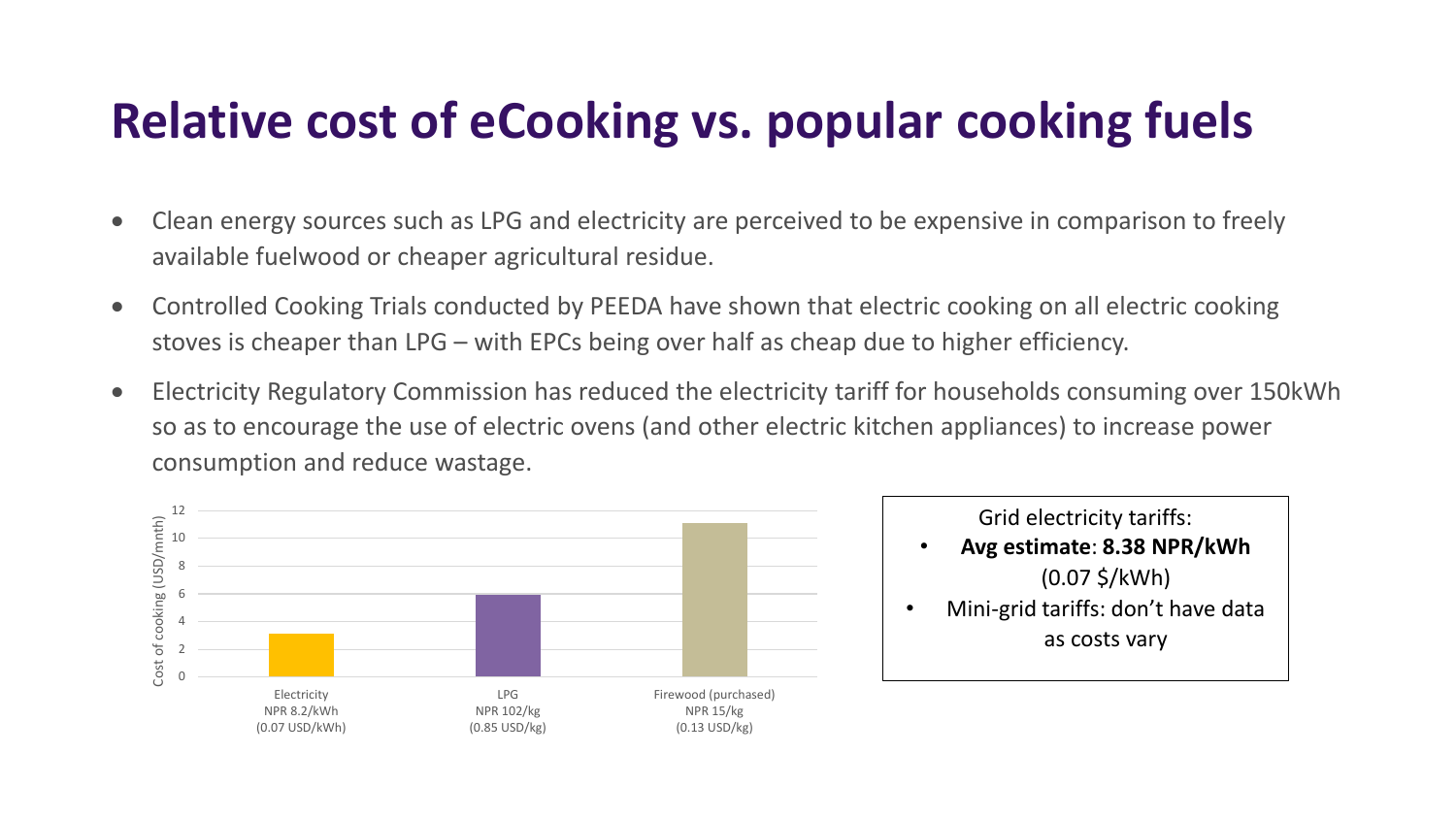

#### **Recommendations for strategic interventions**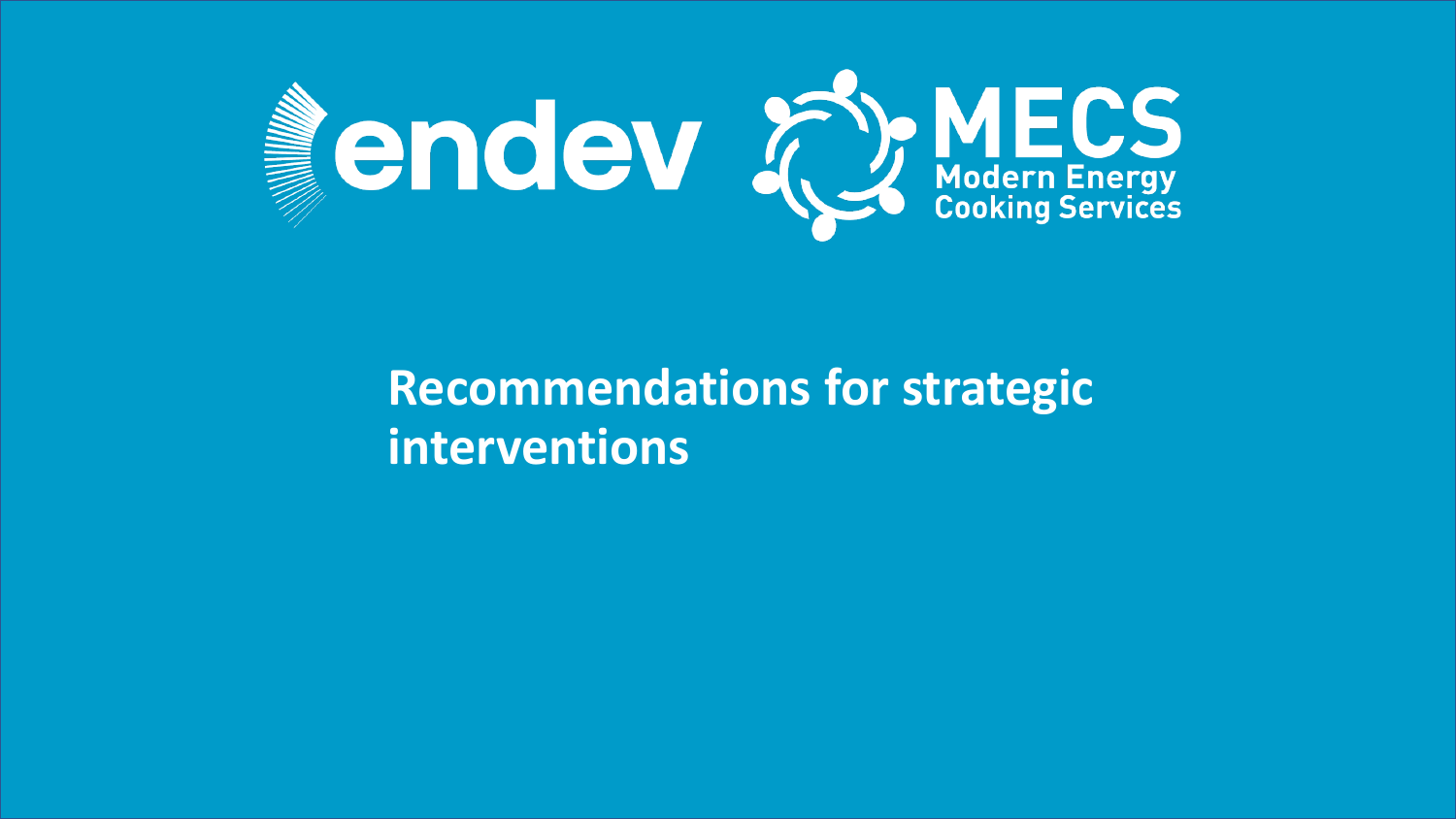#### **Recommendations**

**On-grid**

*Two thirds of households are grid connected and increasing surplus generation capacity is expected in the near future – with electric cooking seen by the GoN as a critical load for the coming surplus. Reliability of supply is a key issue and outages are frequent, particularly in the dry season when hydro power resources are low.*

Market segments **Market segments Mini-grid**

*Strong mini-grid infrastructure: 23% of households connected to off-grid sources crucial to expanding rural electricity access. Most are micro-hydro projects which are more appropriate than solar for electric cooking. Initial research indicates battery storage is key to upscaling eCooking on MHP systems.*

**Current status Current status Recommended interventions** 

*Advocate to National Clean Cooking Strategy and GoN of the importance of demand side management being prioritised within electrification strategies to address seasonal fluctuations in supply. Strengthen the role of CREEs. Increase installed electricity generation capacity to cope with increased demand for eCooking. Encourage GoN to consider ways in which transitioning all hh – not only those cooking with LPG – to eCooking*

*Support PEEDA's piloting of eCooking on MHP systems to understand how supply and demand can be balanced effectively.* 

*Leverage the new Gold Standard streamlined methodology for eCooking projects with smart metering to access carbon finance to mitigate costs both upfront and ongoing.*

**Off-grid (SHS)** *Current lack of comprehensive data. Further research* 

*required. Explore viability of off-grid SHS to support electric cooking in Nepal.*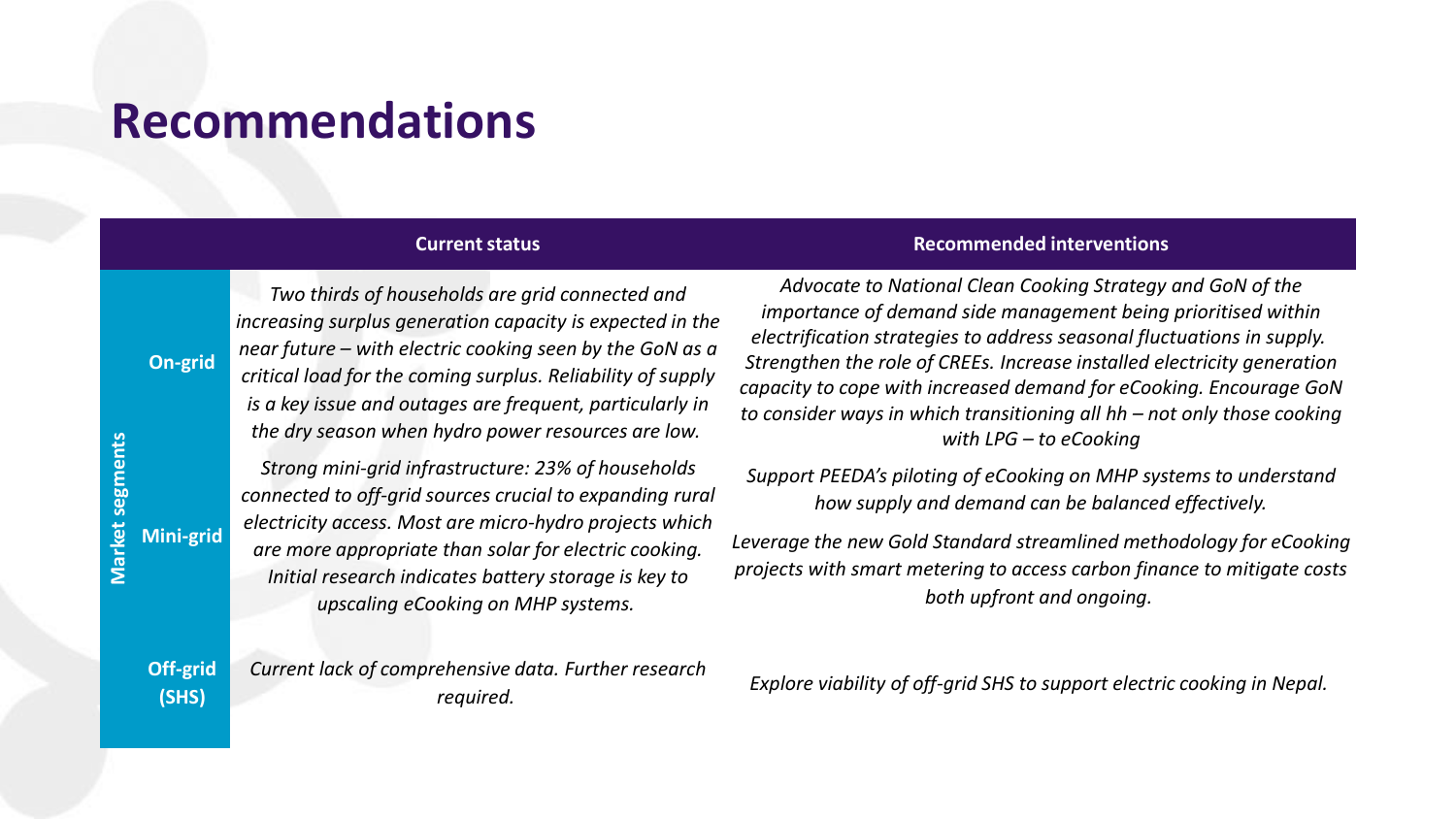#### **Recommendations**

*The Electric Cooktop Standards of 2019 should improve the appliance market with better quality and standardised electric cooking devices. Lack of domestic manufacture and after sales services (e.g., repair and maintenance) for electric cooking.*

*Electric cooking appliance market has rapidly grown since 2018. Majority of cuisine can be cooked on electricity. Affordability (both upfront and monthly) is the main barriers to uptake, especially in rural areas. There are also some consumer perceptions that electric cooking appliances are unsafe.*

*Current policy framework has an integrated approach to electrification and clean cooking with clear and ambitious eCooking targets.*

*Under the revised tariffs, HHs are currently (as of October 2021) are able to upgrade their meters for free.*

#### **Current status Current status Recommended interventions**

*Lobby government to provide public funding or develop an RBF to support eCooking in areas which are more commercially challenging for the private sector. Targeted local capacity building to develop a more geographically even spread of after sales services for electric cooking. Encourage development and regulating of safety standards and capacity of testing of appliance.*

*Explore viability of different consumer finance models to break down the high upfront cost of energy-efficient eCooking appliances. Set up campaigns to increase awareness of electric cooking as a clean cooking option. Use campaigns to highlight socio-economic and health benefits and address consumer concern*

*Support National Clean Cooking Strategy currently being developed by CCA by raising awareness of key findings from completed and ongoing eCooking projects from MECS and other development organisations. Electricity distribution infrastructure in rural areas needs upgrading. Coordination is needed across national and local government entities, as well as private stakeholders/entities. Lobby for increased research and consideration of climate change impacts through the continued use of biomass fuels (especially black carbon).*

**Supply chain**

**Enabling environ ment**